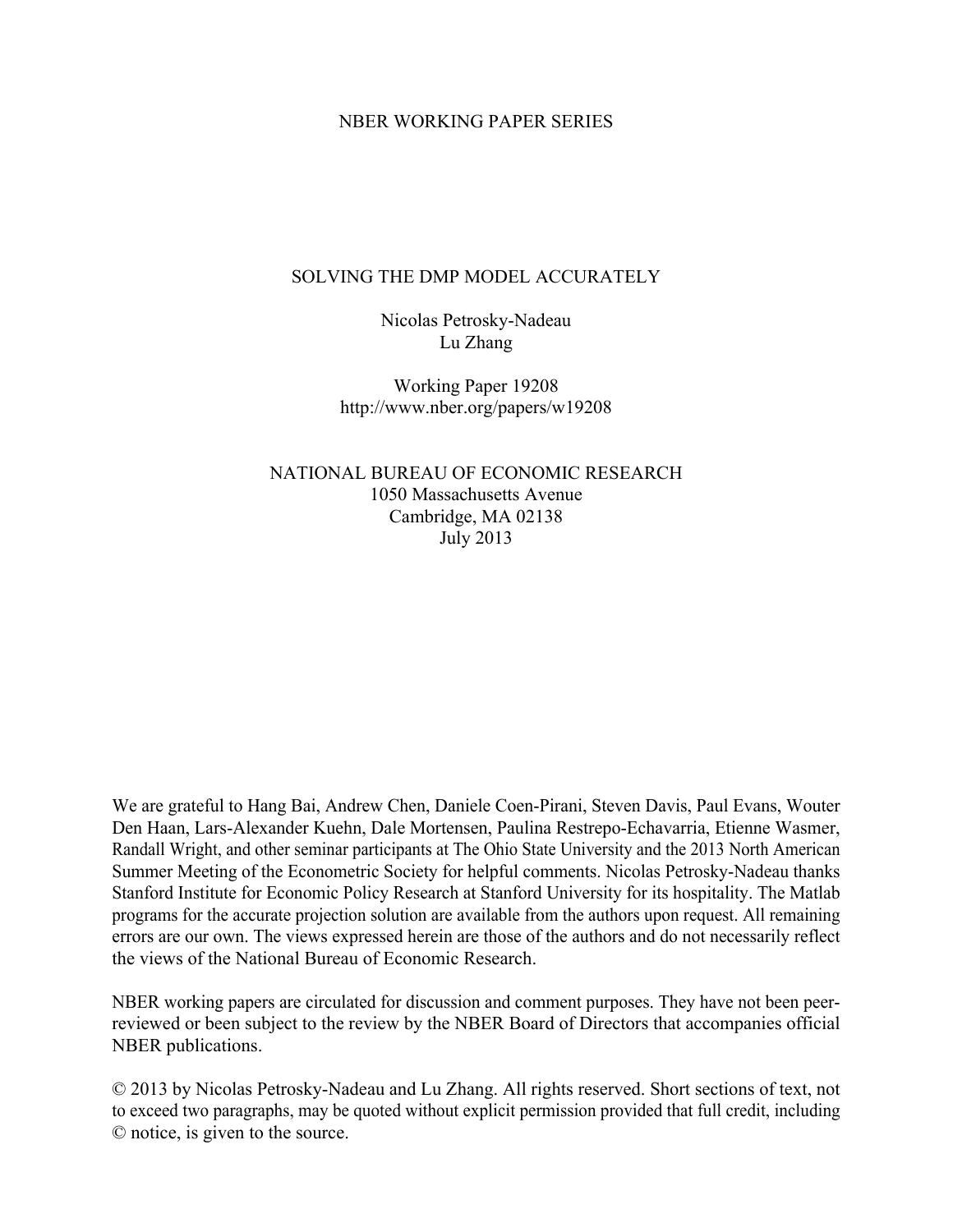Solving the DMP Model Accurately Nicolas Petrosky-Nadeau and Lu Zhang NBER Working Paper No. 19208 July 2013 JEL No. E24,E32

#### **ABSTRACT**

An accurate global algorithm is critical for quantifying the dynamics of the Diamond-Mortensen-Pissarides model. Loglinearization understates the mean and volatility of unemployment, overstates the unemployment-vacancy correlation, and ignores impulse responses that are an order of magnitude larger in recessions than in booms. Although improving on loglinearization, the second-order perturbation in logs also induces large errors. We demonstrate these insights in the context of Hagedorn and Manovskii (2008). Once solved accurately, their small surplus calibration fails to explain the Shimer (2005) puzzle. While the volatility of labor market tightness is close to the data, the unemployment volatility is too high.

Nicolas Petrosky-Nadeau Carnegie Mellon University Tepper School of Business 5000 Forbes Avenue Pittsburgh, PA 15206 npn@andrew.cmu.edu

Lu Zhang Fisher College of Business The Ohio State University 2100 Neil Avenue Columbus, OH 43210 and NBER zhanglu@fisher.osu.edu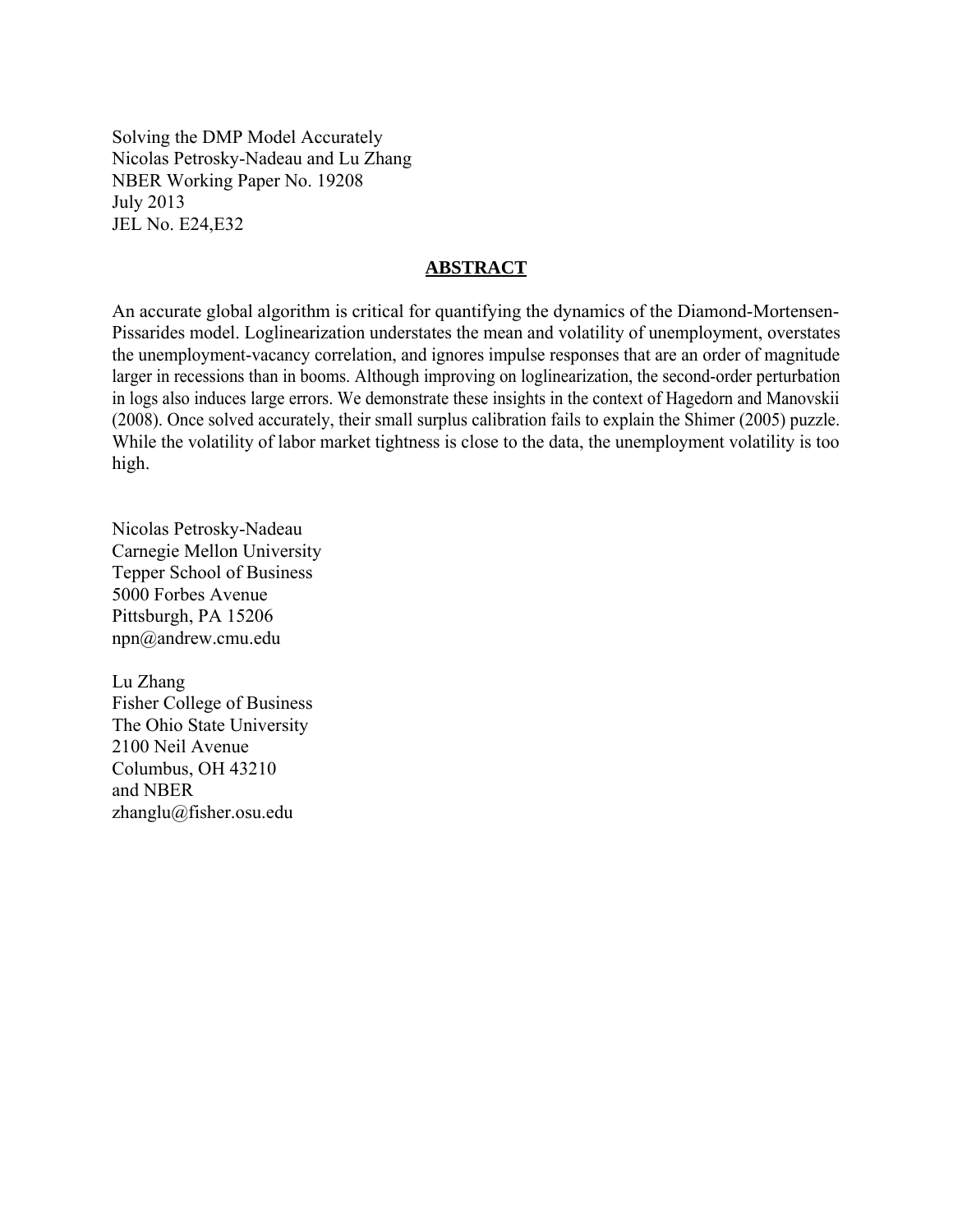# **1 Introduction**

Since the foundational work of Diamond (1982), Mortensen (1982), and Pissarides (1985), the search model of unemployment has become the dominant framework for the economic analysis of the labor market. Shimer (2005) argues that the unemployment volatility in the baseline Diamond-Mortensen-Pissarides (DMP) model is too low relative to that in the data. A large subsequent literature has developed to address this volatility puzzle.<sup>1</sup> For the most part, this literature has relied on loglinearization to quantify the properties of the DMP model.

Our key insight is that an accurate global approximation algorithm is critical for characterizing the dynamics of the DMP model. We use the Hagedorn and Manovskii (2008) calibration of the DMP model as the prime example. Hagedorn and Manovskii argue that under their calibration, the DMP model produces realistic labor market volatilities. In particular, the volatility of labor market tightness is 0.292 in the model, which is close to 0.259 in the data. The unemployment volatility is 0.145 in the model, close to 0.125 in the data.

However, using an accurate projection algorithm and their parameter values, we calculate the unemployment volatility to be 0.258, which is about twice as large as 0.125 in the data. The unemployment-vacancy correlation is also lower in magnitude,  $-0.567$ , relative to  $-0.724$ from loglinearization. The volatility of labor market tightness is not much affected, 0.268. Also, the stochastic mean of the unemployment rate using the projection solution, 6.17%, is almost one percentage point higher than its deterministic steady state rate, 5.28%. These results cast doubt on the validity of calibration that relies exclusively on steady state relations.

<sup>1</sup>For example, Hall (2005) shows how wage stickiness, which satisfies the condition that no worker-firm pair has any unexploited opportunity for mutual gain, helps increase labor market volatilities. Mortensen and Nagypál (2007) and Pissarides (2009) show that fixed matching costs can explain the volatility puzzle. Gertler and Trigari (2009) propose a staggered wage bargaining framework to generate wage rigidity. Hagedorn and Manovskii (2008) show that a calibration with small profits and a low bargaining power for workers can produce realistic volatilities in the DMP model. Finally, Hall and Milgrom (2008) replace the Nash bargaining wage with a credible bargaining wage, and show that the change helps explain the volatility puzzle.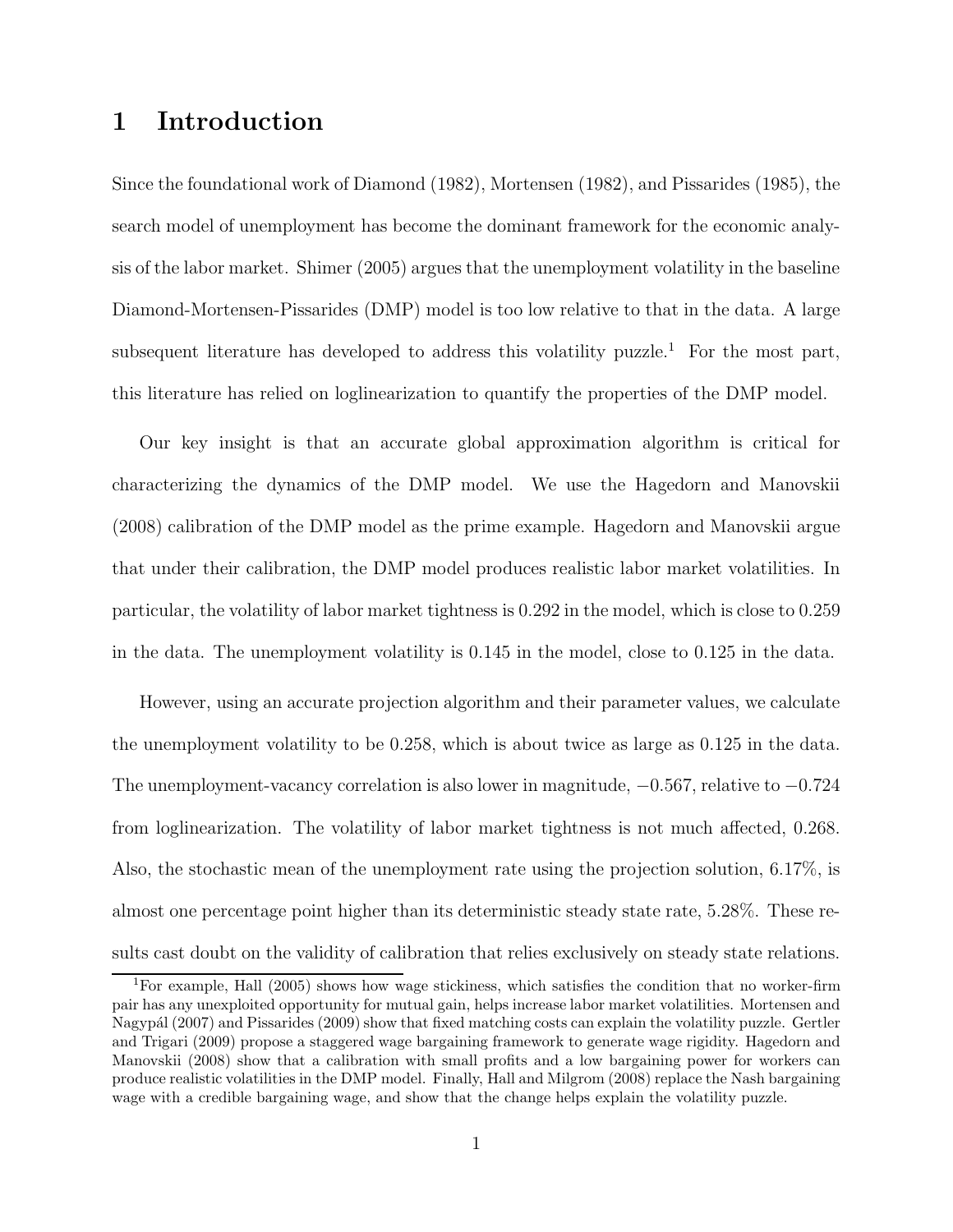What drives the differences between loglinearization and projection? The unemployment dynamics in the DMP model with the Hagedorn-Manovskii (2008) calibration are highly nonlinear. In recessions unemployment rises rapidly, whereas in booms unemployment declines only gradually. The projection algorithm fully captures the nonlinearity. In contrast, by focusing on local dynamics around the deterministic steady state, loglinearization ignores completely the unemployment spikes in recessions. Because of this omission, loglinearization underestimates the volatility of unemployment but overestimates its correlation with vacancies.<sup>2</sup>

Since Merz (1995) and Andolfatto (1996), the DMP model has been embedded into the dynamic stochastic general equilibrium framework to study business cycles. While the Hagedorn and Manovskii (2008) calibration implies a quarterly persistence of 0.88 for the log productivity process, business cycle studies typically calibrate the persistence to be 0.95 (e.g., Cooley and Prescott (1995)). We show that the higher persistence induces even larger differences between loglinearization and projectio, even when the unconditional volatility of the log productivity is reduced. Intuitively, because job creation is forward looking, a low realization of productivity reduces job creation more if the low productivity is expected to last longer. As such, the higher persistence strengthens the nonlinear dynamics in unemployment, thereby exacerbating the deviation of loglinearization from the accurate projection solution.

Going beyond loglinearization, we also study whether the second-order perturbation in logs can deliver quantitatively accurate results. The answer is not affirmative. Under the Hagedorn-Manovskii (2008) calibration, we show that although improving on log-

<sup>2</sup>In addition, impulse responses are stronger in recessions than in booms under the projection solution. In response to a negative one-standard-deviation shock to log labor productivity, the unemployment rate increases only by 0.03% if the economy starts at the 95 percentile of the model's stationary distribution of employment and productivity. In contrast, the unemployment rate jumps by 0.85% (about 30 times larger in magnitude) if the economy instead starts at the 5 percentile of the bivariate distribution. However, the nonlinearity in impulse responses is entirely missed by loglinearization.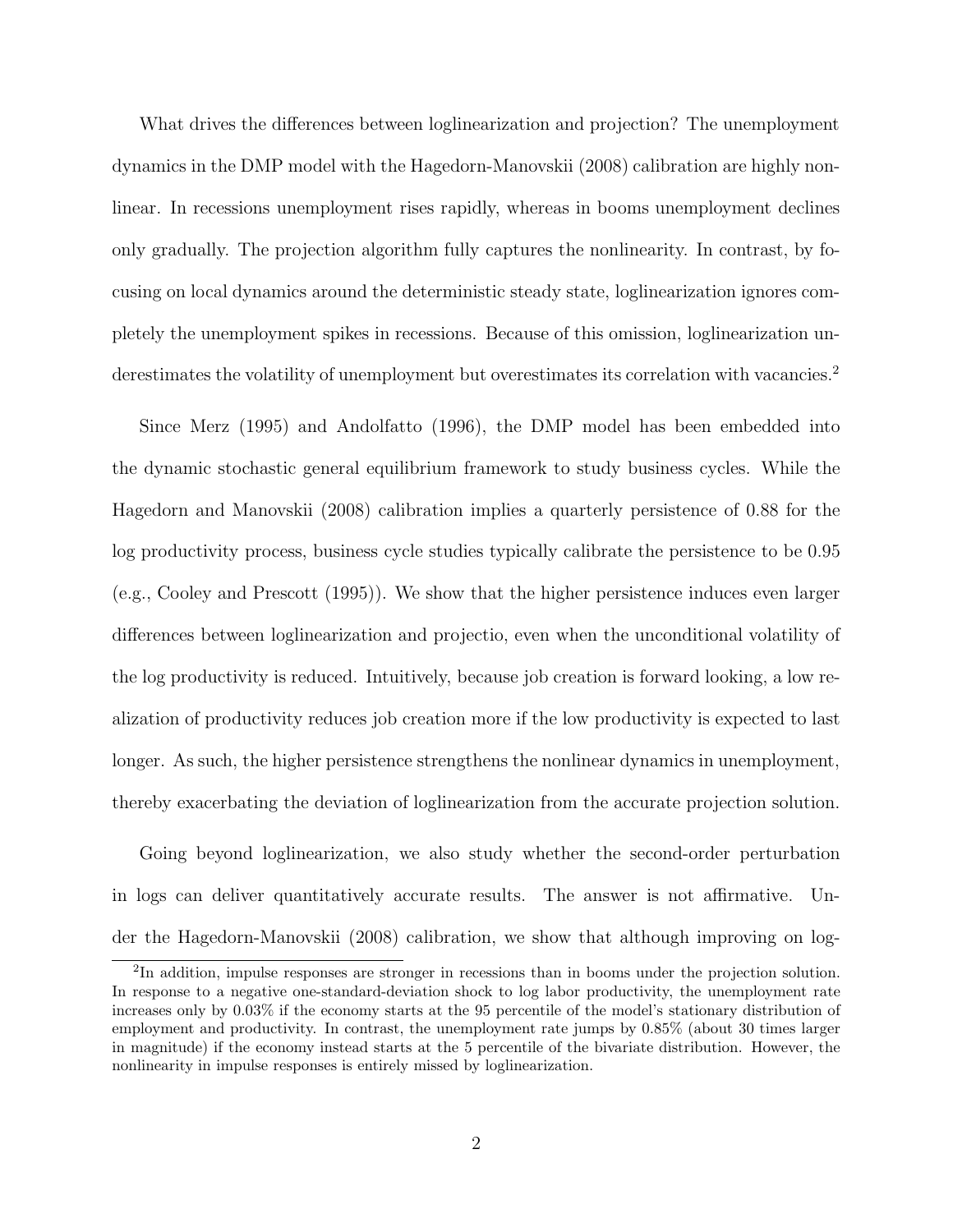linearization, the second-order perturbation still deviates greatly from the projection solution. For instance, the unemployment volatility is 0.165, which, although higher than 0.133 from loglinearization, is still substantially lower than 0.258 from projection. Similarly, the unemployment-vacancy correlation is  $-0.789$ , which, although lower in magnitude than  $-0.848$  from loglinearization, is still substantially higher than  $-0.567$  from projection.<sup>3</sup>

Following Den Haan (2010), we perform accuracy tests on the different numerical algorithms. The results show that the projection algorithm provides an extremely accurate solution, whereas loglinearization and the second-order perturbation in logs induce large approximation errors. In particular, dynamic Euler equation errors in consumption are in the order of 10<sup>−</sup><sup>14</sup> for the projection algorithm, but are over 100% for the other two algorithms.

Our work suggests that many prior conclusions in the macro labor literature might need to be reexamined with an accurate global solution. Although the Hagedorn-Manovskii (2008) calibration seems extreme in its implications on the magnitude of profits, it provides a parsimonious setting with reasonable labor market volatilities in loglinear approximations. As such, their calibration offers a natural starting point for our analysis. Many other economic mechanisms have been proposed to generate realistic fluctuations in labor market tightness. Our insights should apply as a consequence of nonlinear dynamics in unemployment.

More broadly, our insights apply to a wide body of academic and policy research because the DMP model has been adopted throughout macroeconomics. Recent examples include Merz (1995) and Andolfatto (1996) in the business cycle literature, Gertler and Trigari (2009) in the New Keynesian literature, Blanchard and Gali (2010) on monetary policy, and

<sup>&</sup>lt;sup>3</sup>We have also experimented with the third-order perturbation solution in logs. However, as discussed in Den Haan and Wind (2012), high-order perturbation solutions often have the problem of explosive simulated paths. In our practice, we do find the third-order perturbation produce explosive sample paths. Because pruning explosive paths (a standard way of dealing with this problem) seems ad hoc, we do not pursue high-order perturbation solutions.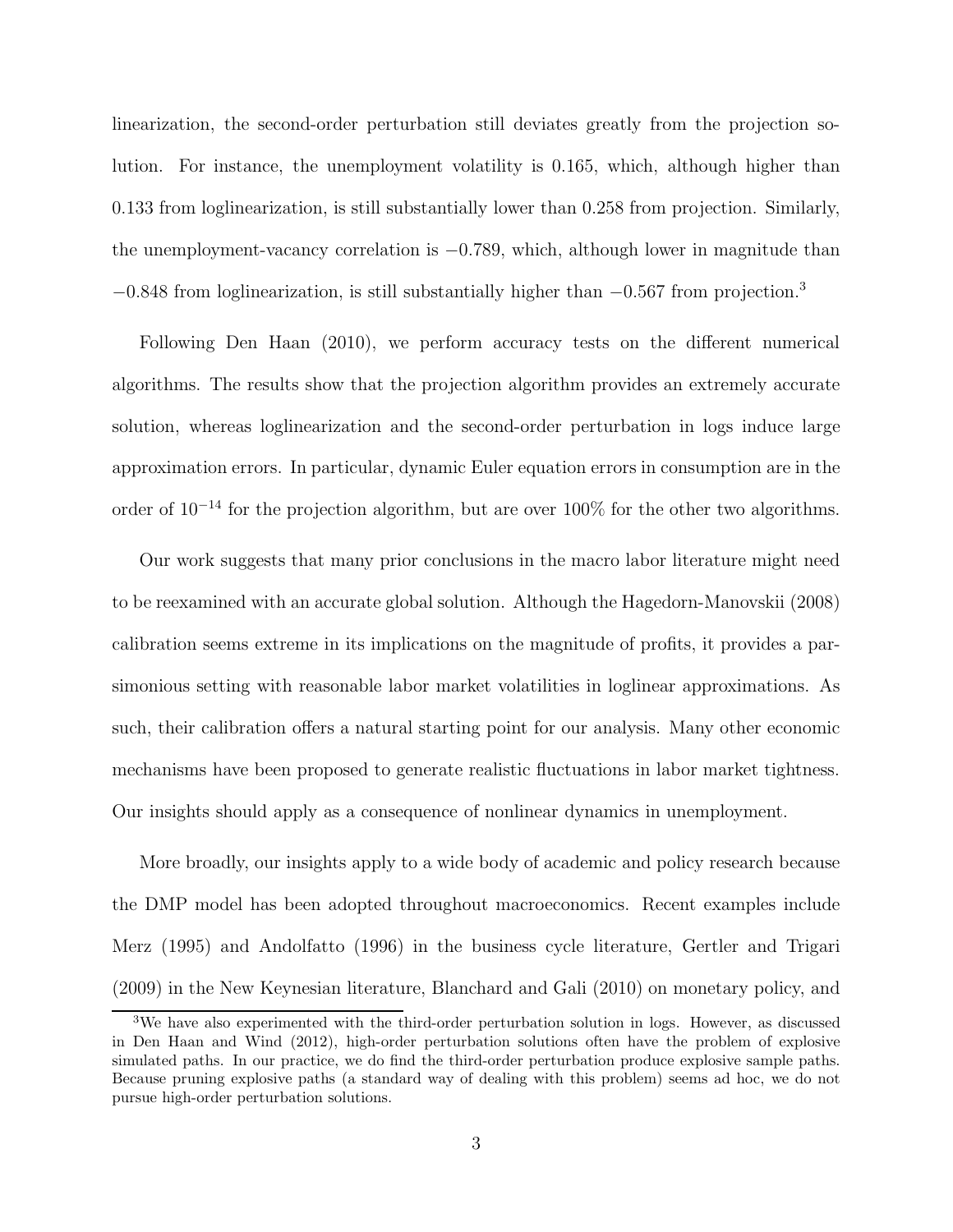Monacelli, Perotti, and Trigari (2010) on fiscal policy. Characterizing dynamics accurately is crucial for deriving quantitative implications in these areas. The ability to perform policy counterfactuals requires a macroeconomic model to be estimated (e.g., Smets and Wouter (2003, 2007)). However, inferences can be biased if the model's solution does not adequately account for its nonlinear dynamics (e.g., Fernandez-Villaverde and Rubio-Ramirez (2007)).

We build on the projection algorithm of Kuehn, Petrosky-Nadeau, and Zhang (2013), who embed the DMP model into an equilibrium asset pricing framework to study the impact of labor market frictions on aggregate asset prices. Petrosky-Nadeau and Zhang (2013) adopt a version of the DMP model augmented with credible bargaining and fixed matching costs to explain the tail probabilities of unemployment crises. Our work differs because we focus on how different solution algorithms can impact on the second moments of the labor market (that are at the center of the contemporary macro labor literature).

The rest of the paper is organized as follows. Section 2 sets up the DMP model. Section 3 describes the projection algorithm. Section 4 shows how the labor market moments based on loglinearization deviate quantitatively from those based on the projection algorithm. Section 5 reports a battery of accuracy tests. Finally, Section 6 concludes.

## **2 The DMP Model**

The model is populated by a representative household and a representative firm that uses labor as the single productive input. Following Merz (1995), we use the representative family construct, which implies perfect consumption insurance. The household has a continuum with a unit mass of members who are, at any point in time, either employed or unemployed. The fractions of employed and unemployed workers are representative of the population at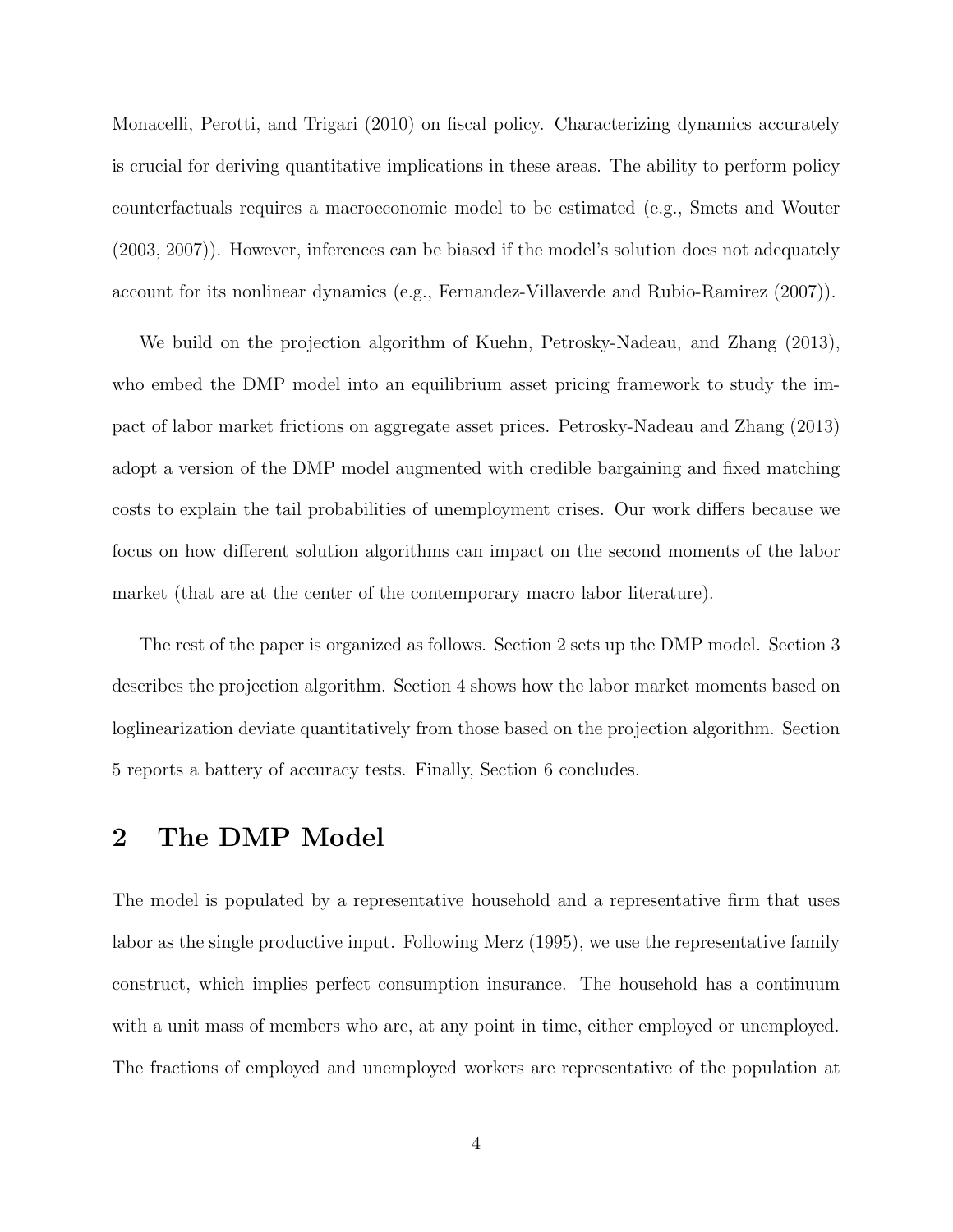large. The household pools the income of all the members together before choosing per capita consumption and asset holdings. The household is risk neutral with a time discount factor  $\beta$ .

The representative firm posts a number of job vacancies,  $V_t$ , to attract unemployed workers,  $U_t$ . Vacancies are filled via a constant returns to scale matching function,  $G(U_t, V_t)$ :

$$
G(U_t, V_t) = \frac{U_t V_t}{\left(U_t^t + V_t^t\right)^{1/t}},\tag{1}
$$

in which  $\iota > 0$  is a constant parameter. This matching function, from Den Haan, Ramey, and Watson (2000), implies that matching probabilities fall between zero and one.

Define  $\theta_t \equiv V_t/U_t$  as the vacancy-unemployment  $(V/U)$  ratio. The probability for an unemployed worker to find a job per unit of time (the job finding rate),  $f(\theta_t)$ , is:

$$
f(\theta_t) \equiv \frac{G(U_t, V_t)}{U_t} = \frac{1}{\left(1 + \theta_t^{-\iota}\right)^{1/\iota}}.
$$
 (2)

The probability for a vacancy to be filled per unit of time (the vacancy filling rate),  $q(\theta_t)$ , is:

$$
q(\theta_t) \equiv \frac{G(U_t, V_t)}{V_t} = \frac{1}{(1 + \theta_t^t)^{1/t}}.
$$
\n(3)

An increase in the scarcity of unemployed workers relative to vacancies makes it harder to fill a vacancy,  $q'(\theta_t) < 0$ . As such,  $\theta_t$  is labor market tightness from the firm's perspective.

The representative firm incurs costs in posting vacancies with the unit cost per vacancy,  $\kappa_t$ , specified as in Hagedorn and Manovskii (2008):

$$
\kappa_t = \kappa_K X_t + \kappa_W X_t^{\xi},\tag{4}
$$

in which  $\kappa_K, \kappa_W$ , and  $\xi$  are positive parameters. Once matched, jobs are destroyed at a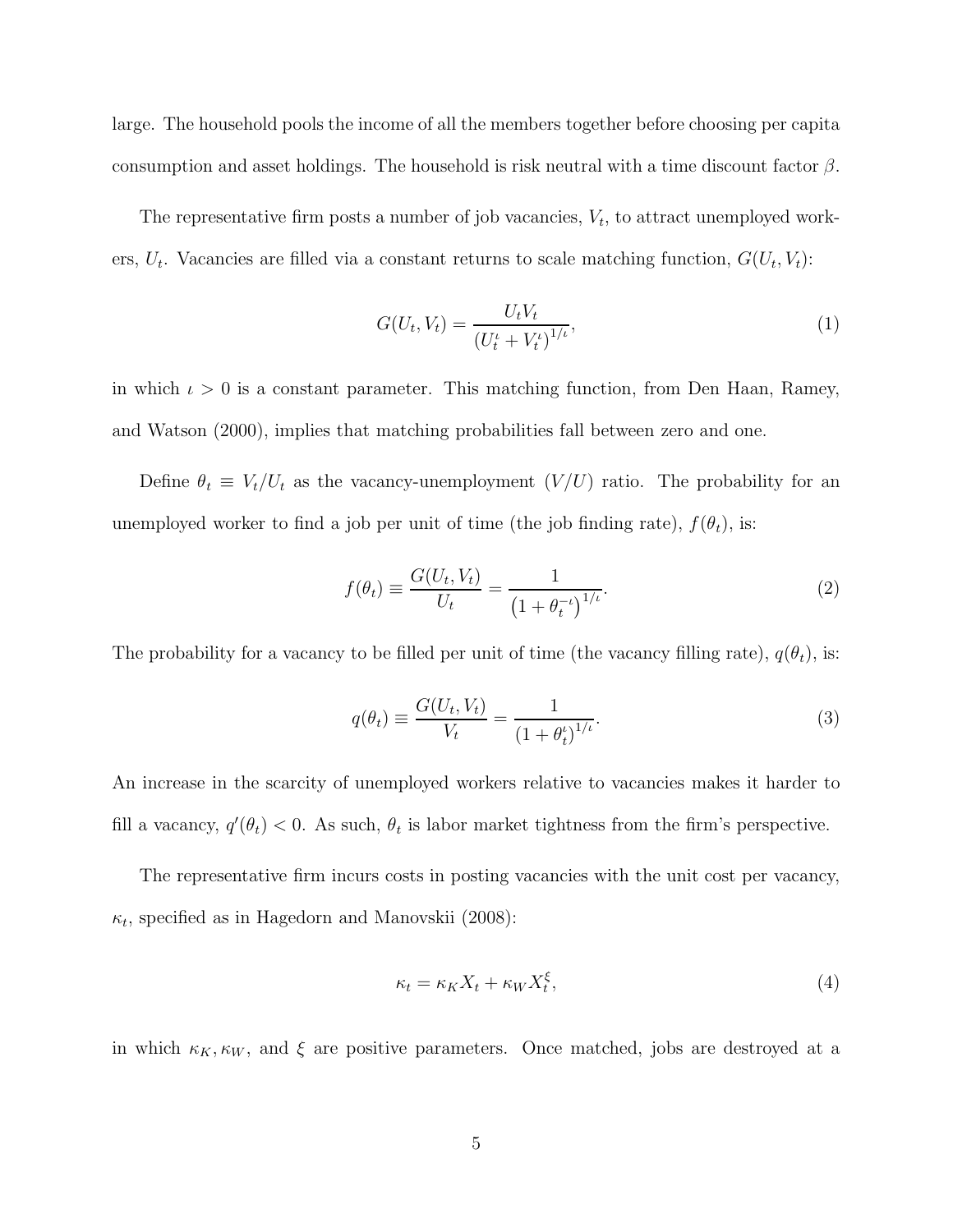constant rate of s per period. Employment,  $N_t$ , evolves as:

$$
N_{t+1} = (1 - s)N_t + q(\theta_t)V_t,
$$
\n(5)

in which  $q(\theta_t)V_t$  is the number of new hires. The population is normalized to be unity,  $U_t =$  $1-N_t$ . As such,  $N_t$  and  $U_t$  are also the rates of employment and unemployment, respectively.

The firm takes aggregate labor productivity,  $X_t$ , as given. We specify  $x_t \equiv \log(X_t)$  as:

$$
x_{t+1} = \rho x_t + \sigma \epsilon_{t+1},\tag{6}
$$

in which  $\rho \in (0, 1)$  is the persistence,  $\sigma > 0$  is the conditional volatility, and  $\epsilon_{t+1}$  is an independently and identically distributed (i.i.d.) standard normal shock. The firm uses labor to produce output,  $Y_t$ , with a constant returns to scale production technology,

$$
Y_t = X_t N_t. \tag{7}
$$

The dividends to the firm's shareholders are given by:

$$
D_t = X_t N_t - W_t N_t - \kappa_t V_t, \tag{8}
$$

in which  $W_t$  is the wage rate. Taking  $q(\theta_t)$  and  $W_t$  as given, the firm posts an optimal number of job vacancies to maximize the cum-dividend market value of equity, denoted  $S_t$ :

$$
S_t \equiv \max_{\{V_{t+\Delta t}, N_{t+\Delta t+1}\}_{\Delta t=0}^{\infty}} E_t \left[ \sum_{\Delta t=0}^{\infty} \beta^{\Delta t} \left[ X_{t+\Delta t} N_{t+\Delta t} - W_{t+\Delta t} N_{t+\Delta t} - \kappa_{t+\Delta t} V_{t+\Delta t} \right] \right], \tag{9}
$$

subject to equation  $(5)$  and a nonnegativity constraint on vacancies:

$$
V_t \ge 0. \tag{10}
$$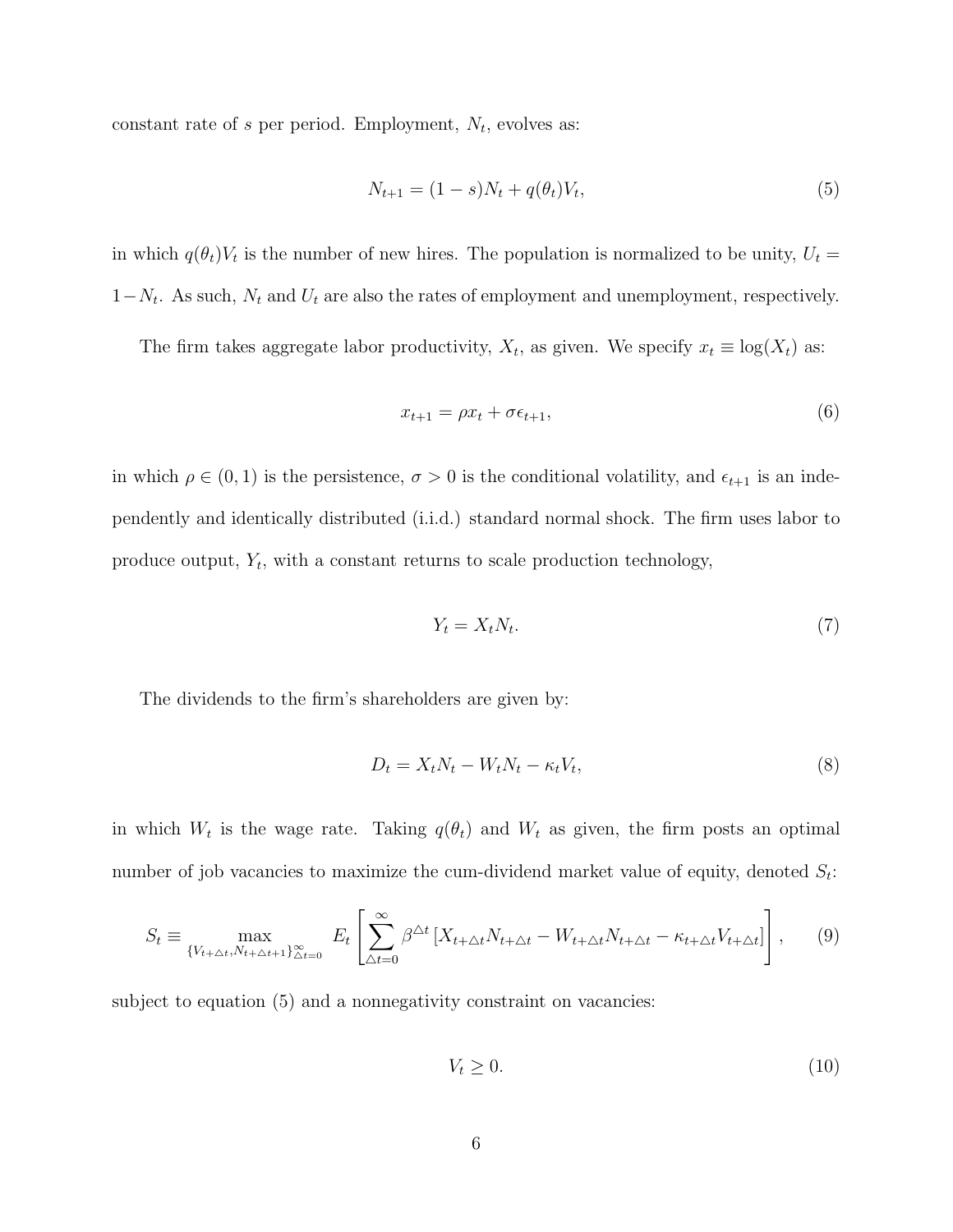Because  $q(\theta_t) > 0$ , this constraint is equivalent to  $q(\theta_t)V_t \geq 0$ . As such, the only source of job destruction in the model is the exogenous separation of employed workers from the firm.

Let  $\lambda_t$  denote the multiplier on the constraint  $q(\theta_t)V_t \geq 0$ . From the first-order conditions with respect to  $V_t$  and  $N_{t+1}$ , we obtain the intertemporal job creation condition:

$$
\frac{\kappa_t}{q(\theta_t)} - \lambda_t = E_t \left[ \beta \left[ X_{t+1} - W_{t+1} + (1-s) \left[ \frac{\kappa_{t+1}}{q(\theta_{t+1})} - \lambda_{t+1} \right] \right] \right]. \tag{11}
$$

Intuitively, the marginal costs of hiring at time t (with the nonnegativity constraint accounted for) equal the marginal value of employment to the firm, which in turn equals the marginal benefit of hiring at period  $t + 1$ , discounted to t with the discount factor,  $\beta$ . The marginal benefit at  $t+1$  includes the marginal product of labor,  $X_{t+1}$ , net of the wage rate,  $W_{t+1}$ , plus the marginal value of employment, which equals the marginal costs of hiring at  $t + 1$ , net of separation. Finally, the optimal vacancy policy also satisfies the Kuhn-Tucker conditions:

$$
q(\theta_t)V_t \ge 0
$$
,  $\lambda_t \ge 0$ , and  $\lambda_t q(\theta_t)V_t = 0$ . (12)

The wage rate is from the sharing rule per the outcome of a generalized Nash bargaining process between the employed workers and the firm. Let  $\eta \in (0,1)$  be the workers' relative bargaining weight and  $b$  the workers' value of unemployment activities. The wage rate is:

$$
W_t = \eta \left( X_t + \kappa_t \theta_t \right) + (1 - \eta) b. \tag{13}
$$

Let  $C_t$  denote consumption. In equilibrium, the goods market clearing condition says:

$$
C_t + \kappa_t V_t = X_t N_t. \tag{14}
$$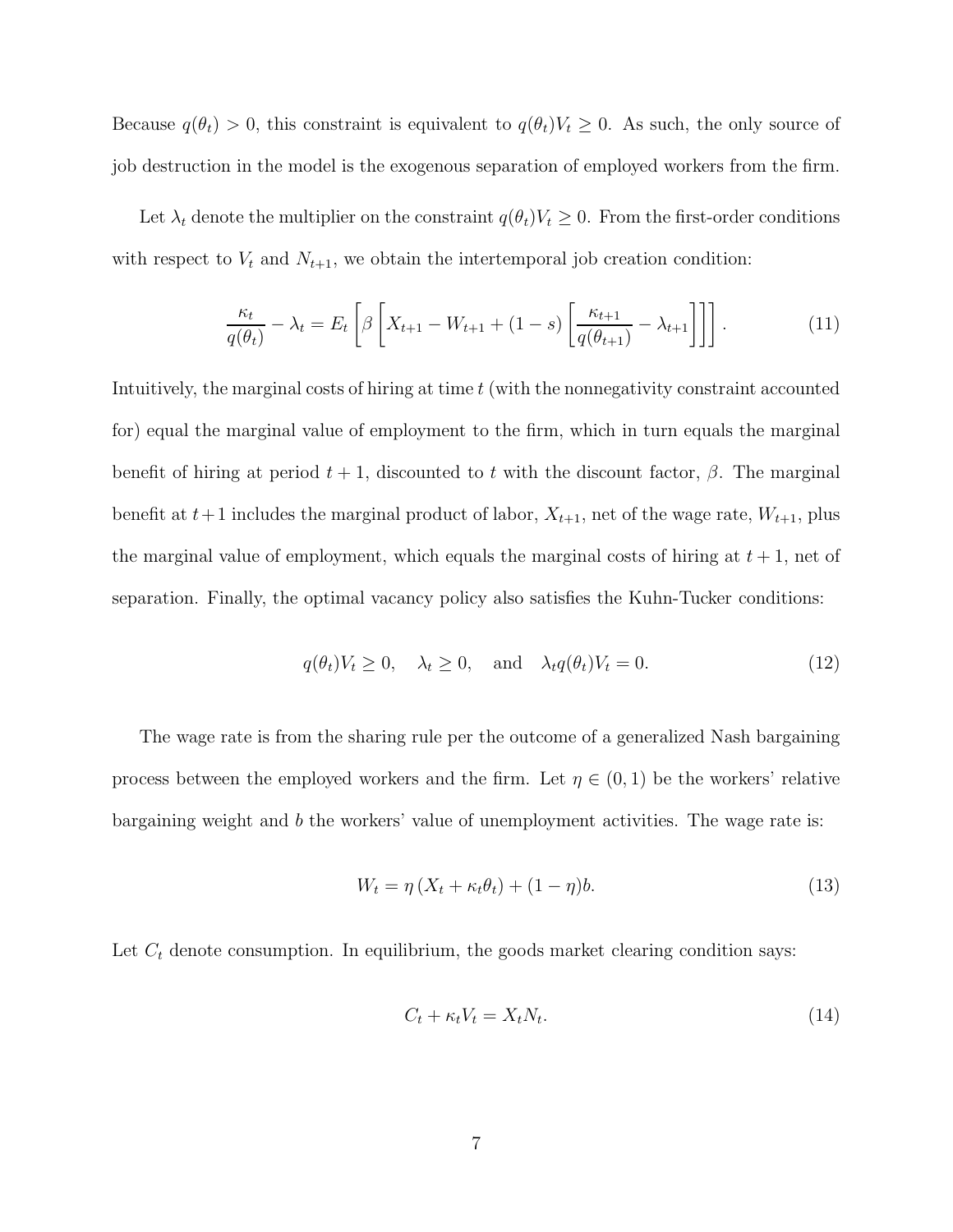# **3 Solution Algorithm**

We approximate the model solution with a projection algorithm. The state space of the model consists of employment and log productivity,  $(N_t, x_t)$ . The goal is to solve for the optimal vacancy function,  $V_t = V(N_t, x_t)$ , and the multiplier function,  $\lambda_t = \lambda(N_t, x_t)$  from the functional equation (the intertemporal job creation condition):

$$
\frac{\kappa_t}{q(\theta_t)} - \lambda(N_t, x_t) = E_t \left[ \beta \left[ X_{t+1} - W_{t+1} + (1-s) \left[ \frac{\kappa_{t+1}}{q(\theta_{t+1})} - \lambda(N_{t+1}, x_{t+1}) \right] \right] \right].
$$
 (15)

 $V(N_t, x_t)$  and  $\lambda(N_t, x_t)$  must also satisfy the Kuhn-Tucker condition (12). We work with the job creation condition because the competitive equilibrium is in general not Pareto optimal.

The standard projection method would approximate  $V(N_t, x_t)$  and  $\lambda(N_t, x_t)$  directly to solve the job creation condition, while obeying the Kuhn-Tucker condition. However, with the vacancy nonnegativity constraint, these functions are not smooth, causing problems in the approximation with smooth functions. To deal with this issue, we follow Christiano and Fisher (2000) to approximate the conditional expectation in the right-hand side of equation (15) as  $\mathcal{E}_t \equiv \mathcal{E}(N_t, x_t)$ . A mapping from  $\mathcal{E}_t$  to policy and multiplier functions then eliminates the need to parameterize the multiplier function separately. Specifically, after obtaining  $\mathcal{E}_t$ , we first calculate  $\tilde{q}(\theta_t) \equiv \kappa_t/\mathcal{E}_t$ . If  $\tilde{q}(\theta_t) < 1$ , the nonnegativity constraint is not binding, we set  $\lambda_t = 0$  and  $q(\theta_t) = \tilde{q}(\theta_t)$ , and then solve  $\theta_t = q^{-1}(\tilde{q}(\theta_t))$ , in which  $q^{-1}(\cdot)$  is the inverse function of  $q(\cdot)$  from equation (3). We then set  $V_t = \theta_t(1 - N_t)$ . If  $\tilde{q}(\theta_t) \geq 1$ , the constraint is binding, we set  $V_t = 0$ ,  $\theta_t = 0$ ,  $q(\theta_t) = 1$ , and  $\lambda_t = \kappa_t - \mathcal{E}_t$ .

We approximate the log productivity process,  $x_t$ , in equation (6) based on the discrete state space method of Rouwenhorst (1995). Kopecky and Suen (2010) show that the Rouwenhorst method is more accurate than other methods in approximating highly persistent au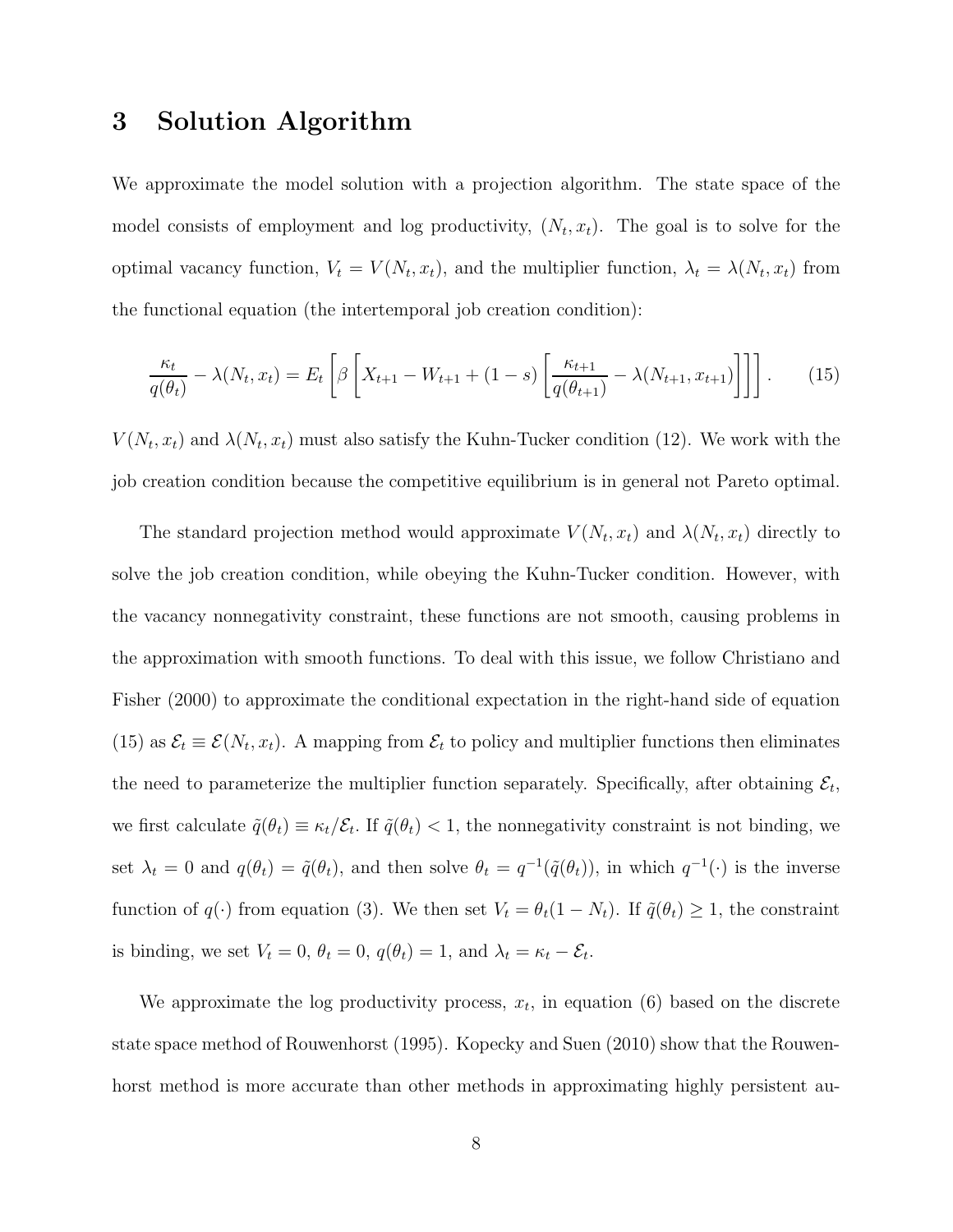toregressive processes. We use 17 grid points to cover the values of  $x_t$ , which are precisely within four unconditional standard deviations from the unconditional mean of zero. For the  $N_t$  grid, we set the minimum value to be 0.01 and the maximum 0.99 ( $N_t$  never hits one of the bounds in simulations). For each grid point of  $x_t$ , we use cubic splines with 45 basis functions on the  $N_t$  space to approximate  $\mathcal{E}(N_t, x_t)$ . We use extensively the approximation toolkit in the Miranda and Fackler (2002) CompEcon Toolbox in MATLAB. To obtain an initial guess, we use the model's loglinear solution.

We implement the loglinear solution (and the second-order perturbation in logs) using the software of Dynare (e.g., Adjemian et al. (2011)). Because this solution method is well known, we do not discuss the details. Instead, we report our Dynare program in Appendix A. Two comments on the implementation are in order. First, in the loglinear solution, we ignore the nonnegativity constraint of vacancy by setting the multiplier,  $\lambda_t$ , to be zero for all t. Doing so is consistent with the common practice in the literature. Second, following Den Haan's (2011) recommendation, we substitute out as many variables as we can, and use only a minimum number of equations in the Dynare program to minimize approximation errors. In particular, we use only three equations (the employment accumulation equation, the job creation condition, and the law of motion for log productivity) with three primitive variables (employment, log productivity, and consumption).

## **4 Quantitative Results**

In this section we quantify how the results based on the projection solution deviate from those based on the (commonly adopted) loglinear solution.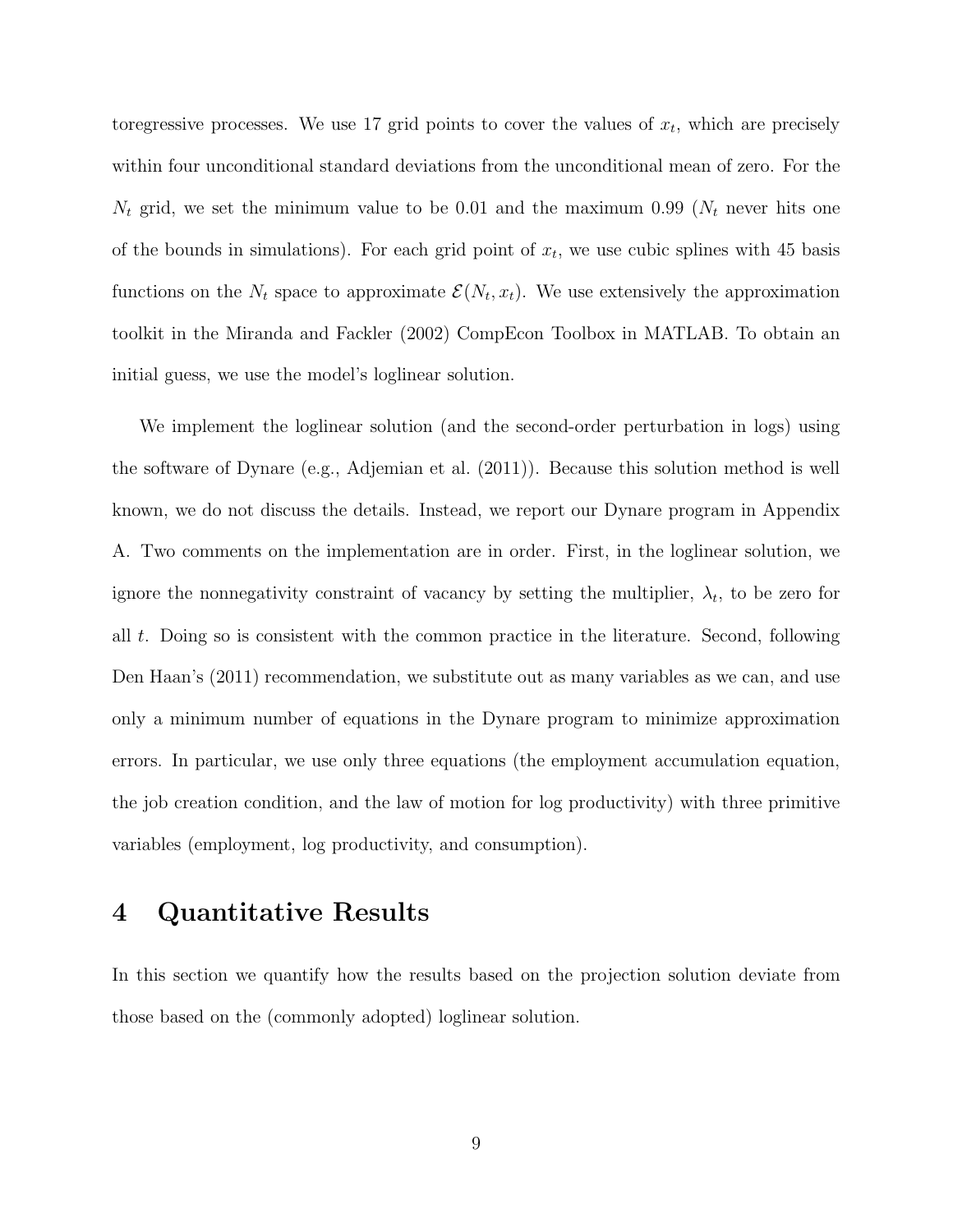#### **4.1 The Second Moments of the Labor Market**

We first report an updated set of second moments in the data as in Shimer (2005, Table 1) and Hagedorn and Manovskii (2008, Table 3). We obtain seasonally adjusted monthly unemployment (thousands of persons 16 years of age and older) from Bureau of Labor Statistics (BLS), and seasonally adjusted help wanted advertising index from the Conference Board. The sample is from January 1951 to June 2006 (666 months). (The Conference Board switched from help wanted advertising index to help wanted online index in June 2006. The two indexes are not directly comparable. We follow the common practice in the literature in using the longer time series before the switch.) We take quarterly averages of the monthly series to obtain quarterly observations. The average labor productivity is seasonally adjusted real average output per job in the nonfarm business sector from BLS.

It is customary to report all variables in log-deviations from the HP-trend with a smoothing parameter of 1,600. In contrast, we detrend all variables as the HP-filtered cyclical component of proportional deviations from the mean with the same smoothing parameter. We do not take logs because vacancies can be zero in simulations from the projection solution when the vacancy nonnegativity constraint is binding. In the data, the two detrending methods yield quantitatively similar results. Table 1 reports the data moments. The standard deviations of unemployment, vacancy, and the labor market tightness are 0.119, 0.134, and 0.255, respectively. Unemployment and vacancy have a correlation of −0.913, indicating a downward-sloping Beveridge curve. These moments are very close to those reported in Hagedorn and Manovskii (2008, Table 3).

To solve and simulate from the model, we use exactly the same parameter values from the weekly calibration in Hagedorn and Manovskii (2008) reported in Table 2. With these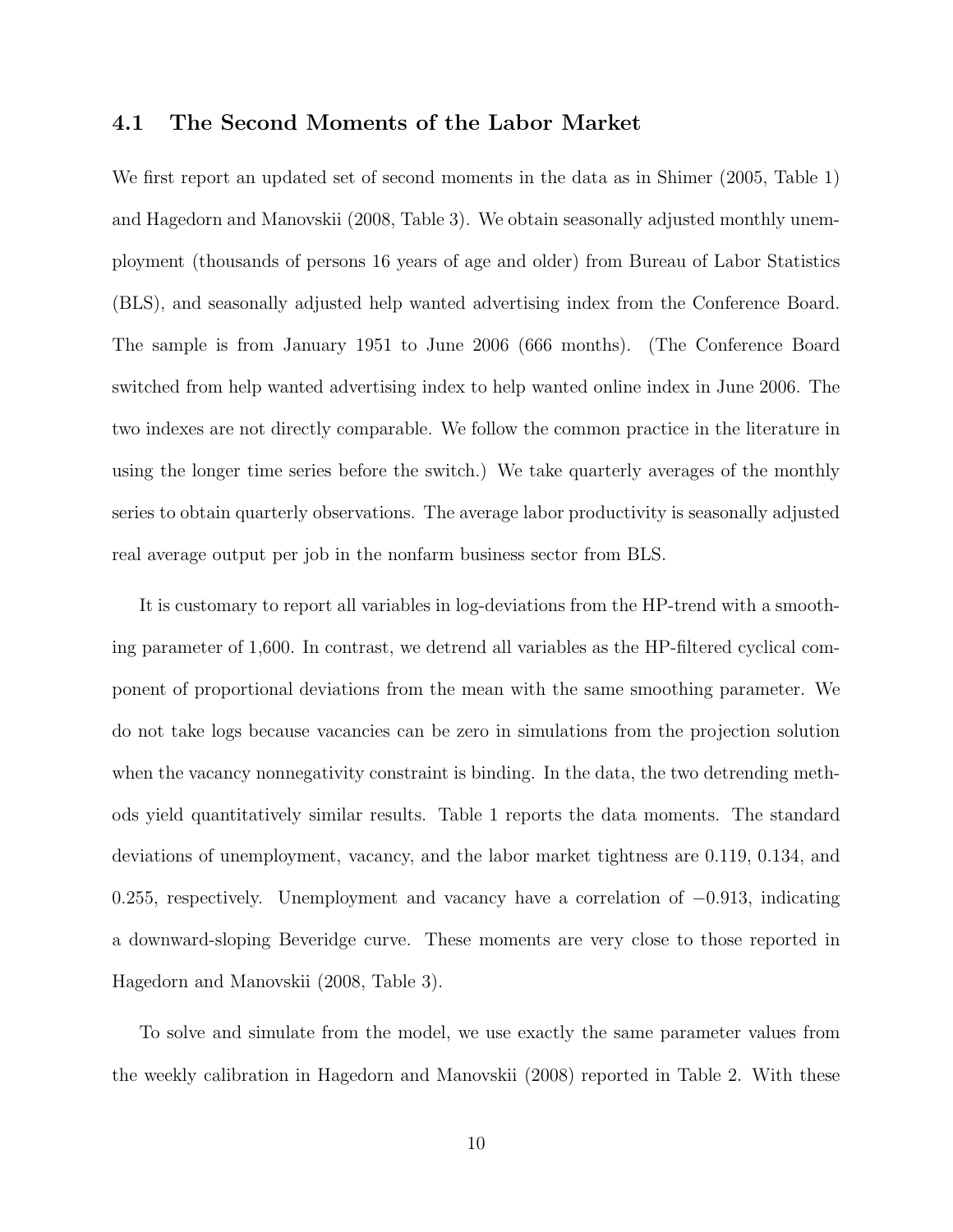#### **Table 1 : The Second Moments of the Labor Market in the Data**

Seasonally adjusted monthly unemployment  $(U,$  thousands of persons 16 years of age and older) is from the Bureau of Labor Statistics. The seasonally adjusted help wanted advertising index,  $V$ , is from the Conference Board. The sample is from January 1951 to June 2006 (666 months). Both U and V are converted to quarterly averages of monthly series. We define the labor market tightness as  $\theta = V/U$ . The average labor productivity, X, is (quarterly) seasonally adjusted real average output per job in the nonfarm business sector from the Bureau of Labor Statistics. All variables are in HP-filtered proportional deviations from the mean with a smoothing parameter of 1,600.

|                                                             |                |                            | Η                                   | X                                            |
|-------------------------------------------------------------|----------------|----------------------------|-------------------------------------|----------------------------------------------|
| Standard deviation<br>Autocorrelation<br>Correlation matrix | 0.119<br>0.902 | 0.134<br>0.922<br>$-0.913$ | 0.255<br>0.889<br>$-0.801$<br>0.865 | 0.012<br>0.761<br>$-0.224$<br>0.388<br>0.299 |

parameter values set, we first reach the model's stationary distribution by simulating the economy for  $100 \times 12 \times 4$  weekly periods from the initial condition of zero for log productivity and 0.947 for employment (the deterministic steady state). From the stationary distribution, we repeatedly simulate 5,000 artificial samples, each with  $666 \times 4$  weekly periods. We take the quarterly averages of the weekly unemployment, vacancy, and labor productivity to obtain 222 quarterly observations, and then calculate the model moments for each sample and report the cross-simulation averages.

Table 3 reports the labor market moments from the model under its projection and loglinear solutions. Panel A is borrowed from Table 4 in Hagedorn and Manovskii (2008). Panel B is our replication of their results using the Dynare codes reported in Appendix A. Although the moments are not identical, Panel B largely replicates the results in Panel A. (Following Hagedorn and Manovskii, we detrend all the variables in Panel B as log-deviations from the HP-trend.) The standard deviation for the labor market tightness is 0.284, which is close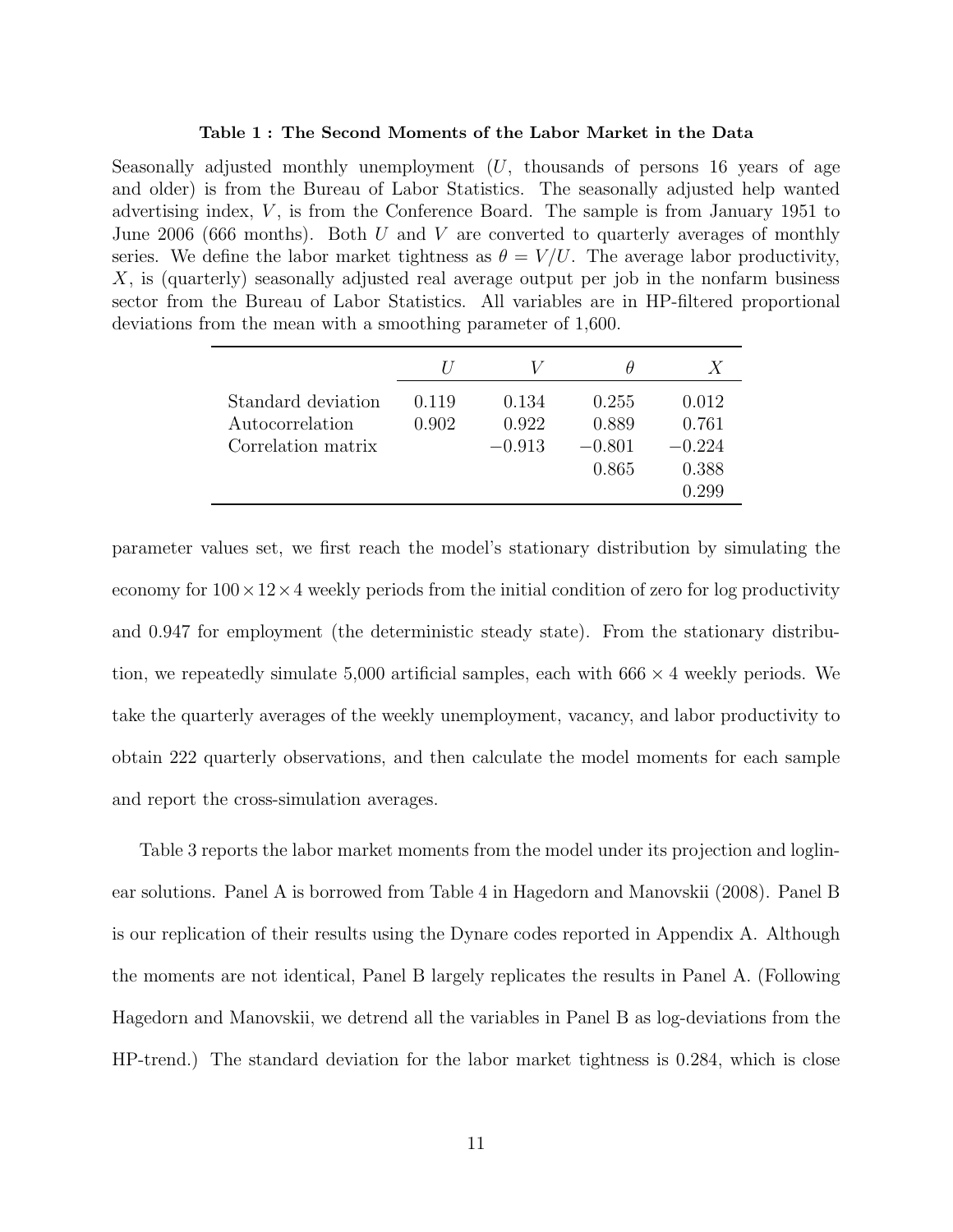| Notation          | Parameter                                     | Value         |
|-------------------|-----------------------------------------------|---------------|
| β                 | Time discount factor                          | $0.99^{1/12}$ |
| ρ                 | Aggregate productivity persistence            | 0.9895        |
| $\sigma$          | Conditional volatility of productivity shocks | 0.0034        |
| $\eta$            | Workers' bargaining weight                    | 0.052         |
| b                 | The value of unemployment activities          | 0.955         |
| $\mathcal{S}_{0}$ | Job separation rate                           | 0.0081        |
| $\iota$           | Elasticity of the matching function           | 0.407         |
| $\kappa_K$        | The capital cost of vacancy posting           | 0.474         |
| $\kappa_W$        | The labor cost of vacancy posting             | 0.11          |
|                   | The exponential parameter in the labor cost   | 0.449         |

**Table 2 : Parameter Values in the Weekly Hagedorn-Manovskii (2008) Calibration**

to 0.292 reported by Hagedorn and Manovskii. The standard deviations for unemployment and vacancy are also close. In addition, the unemployment-vacancy correlation is −0.776, which is close to  $-0.724$  reported in their Table 4.

Because vacancy can be zero (albeit very infrequently) in simulations based on the projection solution, we cannot take logs. As such, we detrend the variables as HP-filtered proportional deviations from the mean. Panel C reports the results using this detrending method with the loglinear solution. Comparing Panels B and C shows that adjusting the detrending method does not (materially) impact the results. The standard deviation of the labor market tightness becomes 0.328, which is slightly higher than 0.284 with the log-deviations. The unemployment volatility is 0.133, which is close to 0.147 with the logdeviations. However, the unemployment-vacancy correlation is −0.848, which is somewhat higher in magnitude than  $-0.776$  with the log-deviations.

Panel D reports the key message of the paper. The quantitative results based on the projection solution diverge from those based on loglinearization in two quantitatively important ways. First, the standard deviation of unemployment is 0.258, which is almost twice as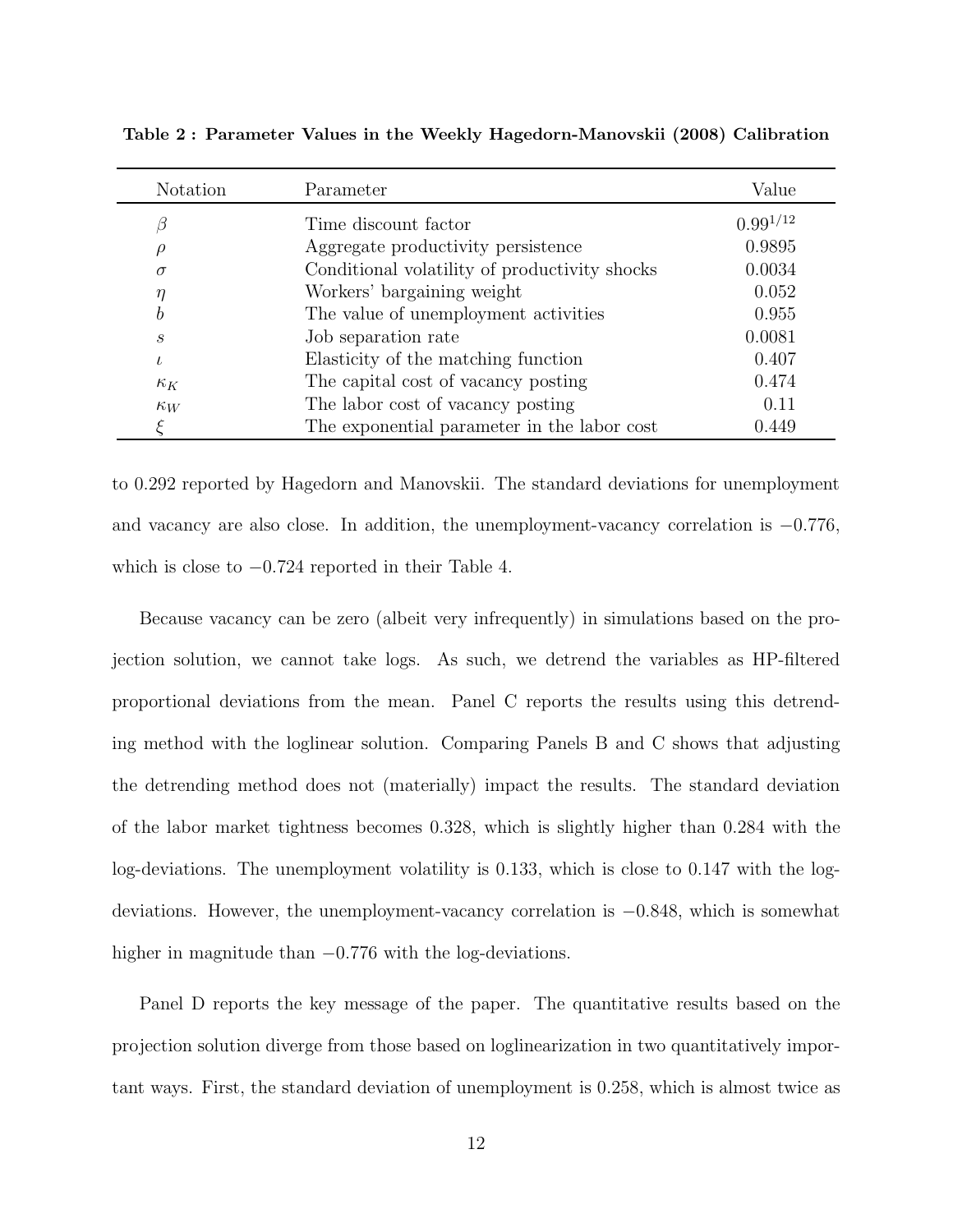#### **Table 3 : The Second Moments of the Labor Market in the Model**

Panel A is from Hagedorn and Manovskii (2008, Table 4). We simulate 5,000 artificial samples from the loglinear solution (Panels B and C) and the projection solution (Panel D) to the model, with  $666 \times 4$  weekly observations in each sample. We take the quarterly averages of weekly unemployment  $U$ , vacancy,  $V$ , and labor productivity,  $X$ , to convert to 222 quarterly observations.  $\theta = V/U$  denotes labor market tightness. We implement the same procedures as in Table 1 on these simulated (quarterly) series, and report the crosssimulation averages. All the variables in Panel B are in log-deviations from the HP-trend with a smoothing parameter of 1,600. The variables in Panels C and D are in HP-filtered proportional deviations from the mean with the same smoothing parameter.

|                                       | $\bar{U}$                   | V              | $\theta$                  | X                          |                    | U                                             | V              | $\theta$          | Х                          |
|---------------------------------------|-----------------------------|----------------|---------------------------|----------------------------|--------------------|-----------------------------------------------|----------------|-------------------|----------------------------|
|                                       | Panel A: Hagedorn-Manovskii |                |                           |                            |                    | Panel B: Loglinearization<br>(log-deviations) |                |                   |                            |
| Standard deviation<br>Autocorrelation | 0.145<br>0.830              | 0.169<br>0.575 | 0.292<br>0.751            | 0.013<br>0.765             |                    | 0.147<br>0.827                                | 0.155<br>0.674 | 0.284<br>0.787    | 0.013<br>0.760             |
| Correlation matrix                    |                             | $-0.724$       | $-0.916$<br>0.940         | $-0.892$<br>0.904          | U<br>V             |                                               | $-0.776$       | $-0.938$<br>0.945 | $-0.901$<br>0.965          |
|                                       |                             |                | Panel C: Loglinearization | 0.967                      | $\theta$           | 0.990<br>Panel D: Projection                  |                |                   |                            |
| Standard deviation<br>Autocorrelation | 0.133<br>0.831              | 0.144<br>0.681 | 0.328<br>0.783            | 0.013<br>0.760             |                    | 0.258<br>0.826                                | 0.175<br>0.583 | 0.268<br>0.759    | 0.013<br>0.760             |
| Correlation matrix                    |                             | $-0.848$       | $-0.863$<br>0.857         | $-0.927$<br>0.985<br>0.889 | U<br>V<br>$\theta$ |                                               | $-0.567$       | $-0.662$<br>0.889 | $-0.699$<br>0.907<br>0.997 |

large as that from loglinearization, 0.133. Second, the unemployment-vacancy correlation is −0.567 in the projection solution, and is substantially lower in magnitude than −0.848 in the loglinear solution. As such, relative to the accurate solution, the loglinear solution understates the unemployment volatility but overstates the unemployment-vacancy correlation.

It is also clear from Panel D that once solved accurately, the Hagedorn-Manovskii calibration fails to explain the Shimer (2005) puzzle. Although the standard deviation of the labor market tightness in the projection solution is 0.268, which is close to 0.255 in the data (see Table 1), the unemployment volatility of 0.258 is more than twice as large as that in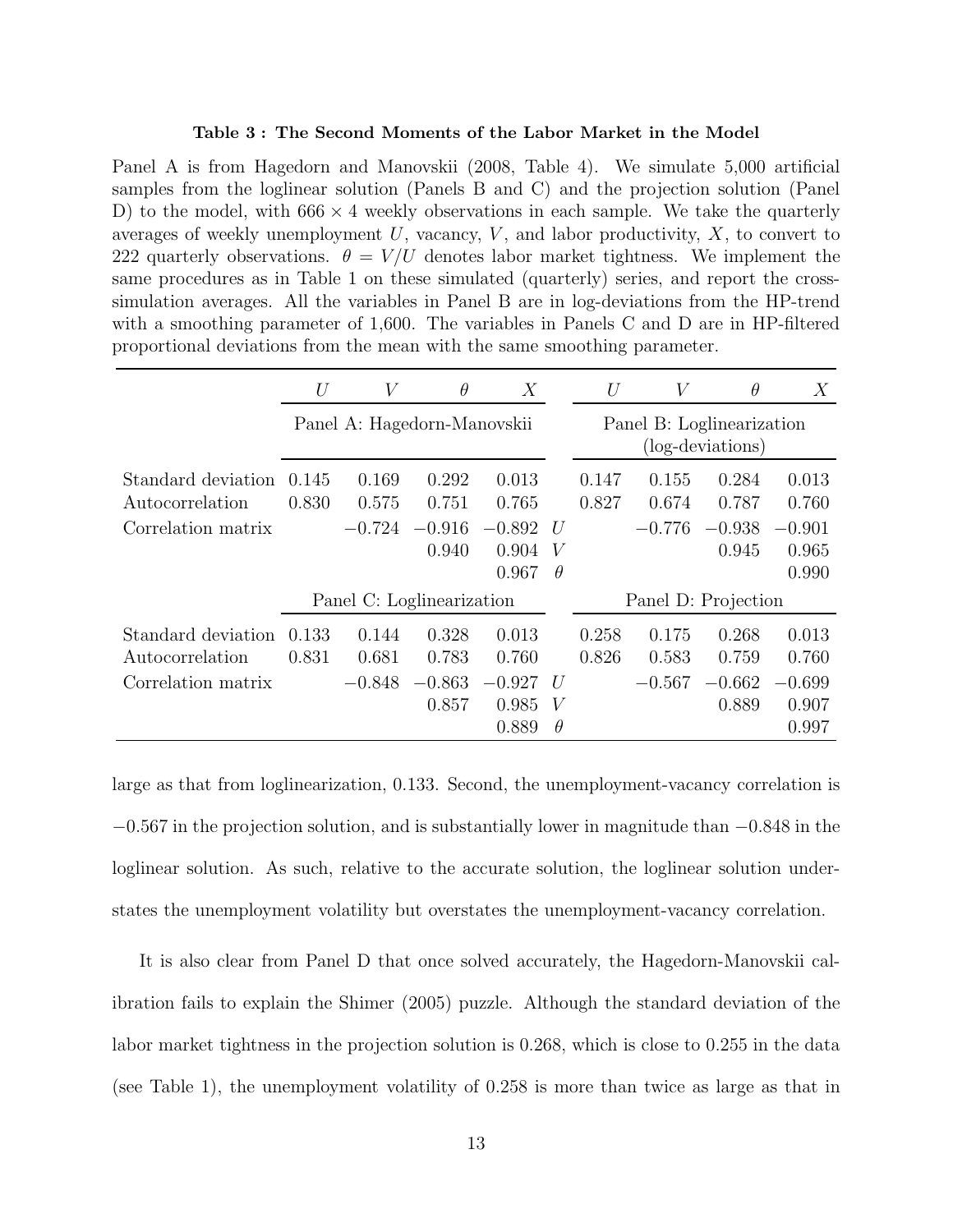the data, 0.119. In addition, although the projection solution implies a downward sloping Beveridge curve, the unemployment-vacancy correlation of  $-0.567$  is substantially smaller in magnitude than  $-0.913$  in the data.<sup>4</sup>

#### **4.2 Nonlinear Unemployment Dynamics**

Why do the loglinearization results differ greatly from the projection results? The crux is that, given realistic fluctuations in labor market tightness, the unemployment dynamics in the DMP model are highly nonlinear. In recessions unemployment rises rapidly, whereas in booms unemployment declines only gradually. The distribution of unemployment is highly skewed with a long right tail. The projection solution fully captures the nonlinear dynamics of unemployment. In contrast, by focusing only on local dynamics around the deterministic steady state, loglinearization ignores the large unemployment dynamics in recessions, thereby understating its volatility but overstating its correlation with vacancies.

Figure 1 plots unemployment against labor productivity using one million weekly periods simulated from the model's stationary distribution. From Panel A, the unemploymentproductivity relation is highly nonlinear. When the labor productivity is above its mean, unemployment falls gradually, whereas when the productivity is below its mean, unemployment rises drastically. The unemployment rate can reach above 60% in simulations. The correlation between unemployment and labor productivity is −0.699. From Panel B, not surprisingly, the loglinear solution misses entirely the nonlinear dynamics. The unemployment-

<sup>4</sup>It might be possible that under the projection algorithm, the Hagedorn-Manovskii (2008) calibration strategy can lead to parameter values different from  $b = 0.955$  and  $\eta = 0.052$ . Hagedorn and Manovskii (p. 1699) state that the values for b and  $\eta$  are chosen "to match the data on the average value for labor market tightness  $\theta = 0.634$  and the elasticity of wages with respect to productivity" of 0.449. In simulations from the projection algorithm, the average labor market tightness is 0.654, and the elasticity of wages with respect to productivity is 0.477. As such, their calibration strategy gives rise to parameter values that are relatively close to  $b = 0.955$  and  $\eta = 0.052$  under the globally accurate solution.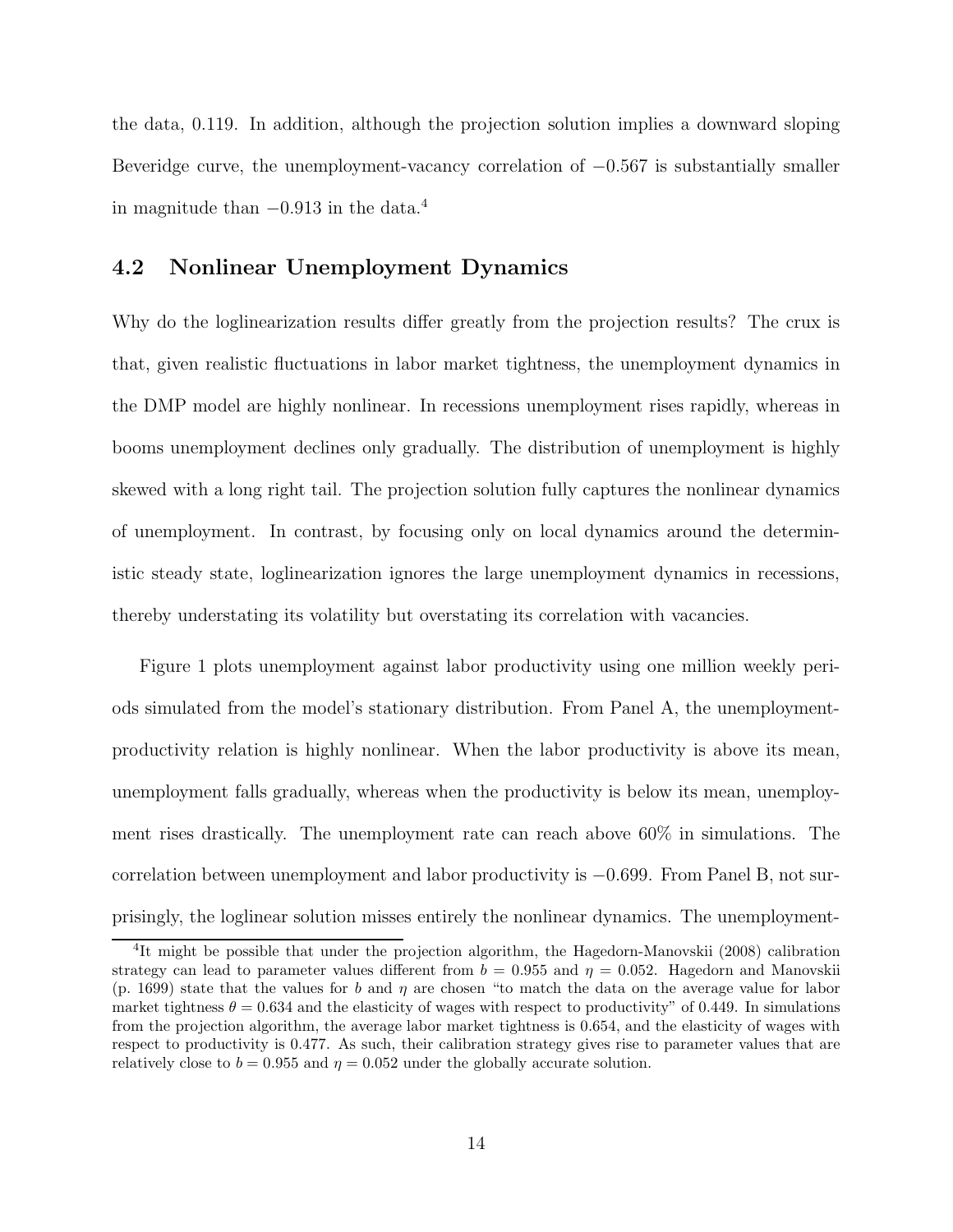#### **Figure 1 : The Unemployment-labor Productivity Relation**

From the model's stationary distribution under the projection solution or loglinearization, we simulate one million weekly periods, and plot unemployment against labor productivity.



productivity correlation in simulations is nearly perfect, −0.96. The maximum unemployment rate in simulations is only 10.38%.

Figure 2 further illustrates the nonlinear dynamics in the Hagedorn-Manovskii calibration. We plot the empirical cumulative distribution function for unemployment based on simulations of one million weekly periods from the model's stationary distribution. Panel A reports the results from the projection solution. Unemployment is positively skewed with a long right tail. The mean unemployment rate is 6.17%, the median is 5.35%, and the skewness is 5.43. The 2.5 percentile, 3.81%, is close to the median, whereas the 97.5 percentile is far away, 13.94%. The 1 and 99 percentiles are 3.66% and 19.83%, respectively. As noted, the unemployment rate can reach above 60%.

From Panel B, the nonlinear dynamics are missed by the loglinear solution. The mean unemployment rate is 5.28%, which is close to the median of 5.29%. The skewness is almost zero, −0.05. The 2.5 and 97.5 percentiles, 2.72% and 7.78%, respectively, are distributed symmetrically around the median. Incidentally, the stochastic mean of the unemployment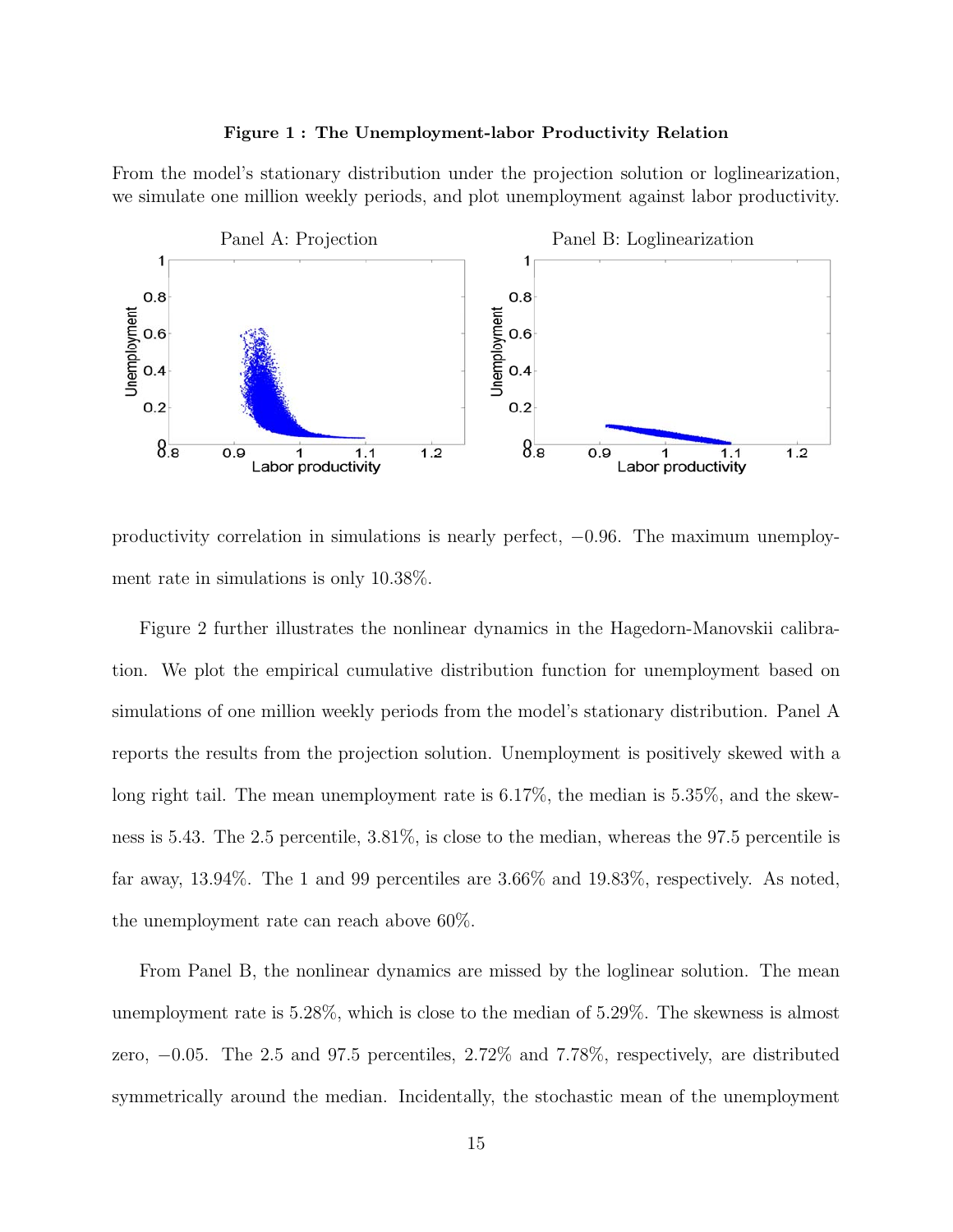#### **Figure 2 : Empirical Cumulative Distribution Functions of Unemployment**

Results are based on one million weeks simulated from the model's stationary distributions under the projection solution and the loglinear solution.



rate using the projection solution, 6.17%, is almost one percentage point higher than its deterministic steady state rate, 5.28%. This result casts doubt on the validity of calibration that relies exclusively on steady state relations.

In Figure 3, we contrast a simulated sample path of unemployment from the projection solution with that from the loglinear solution. The labor productivity process underlying the two sample paths is identical. As such, the only difference is the solution method. From Panel A, the unemployment rate from the projection solution spikes up frequently to levels above 10%. In contrast, no such spikes are visible in Panel B, which is based on loglinearization.

The nonlinear dynamics also appear in impulse response functions. In particular, the magnitude of the impulse responses depends on the initial point of simulations. We calculate the impulse responses from three different starting points: bad, median, and good economies. The bad economy is the 5 percentile of the model's bivariate stationary distribution of employment and log productivity, the median economy is the median, and the good economy is the 95 percentile. We compute the responses to a one-standard-deviation shock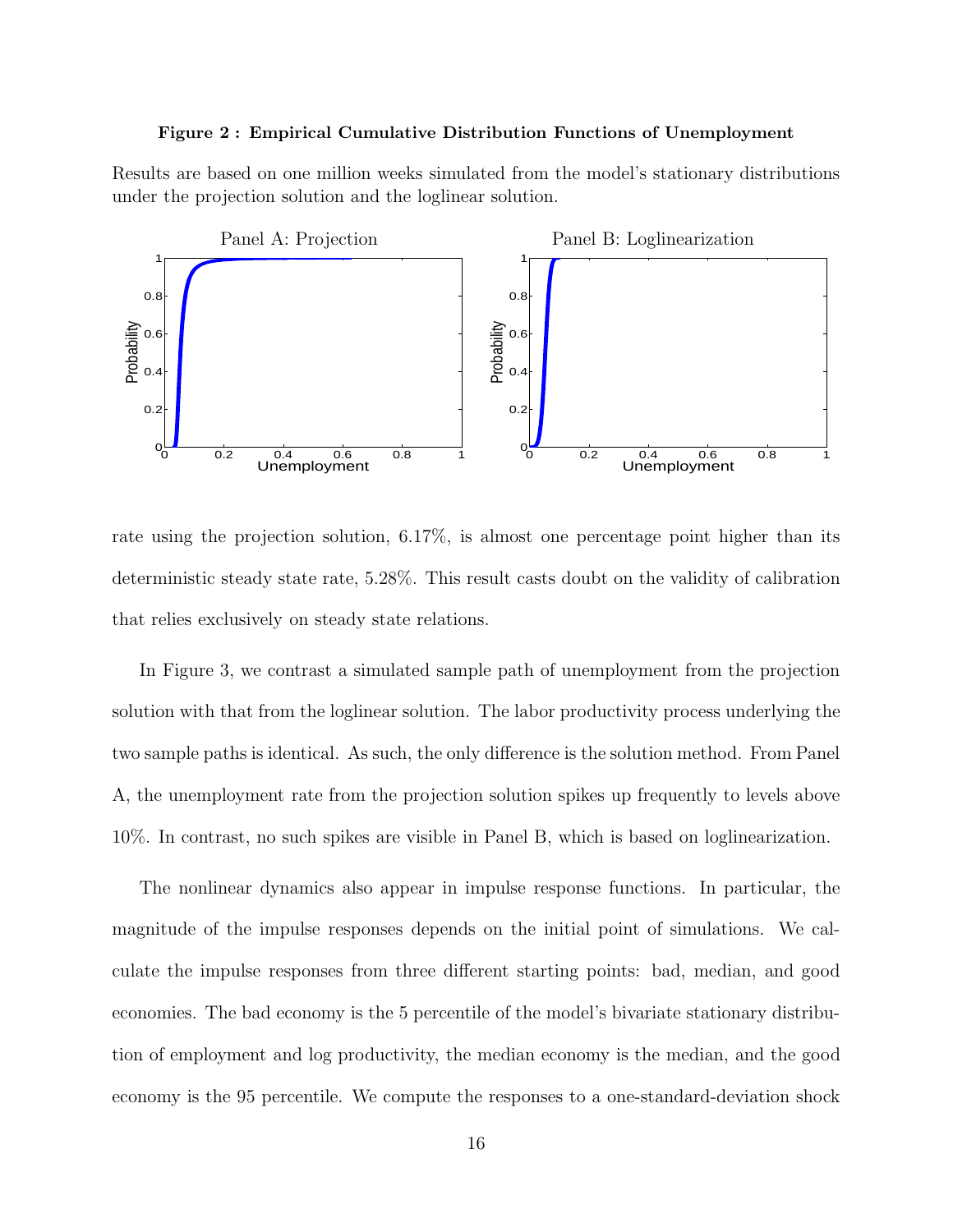#### **Figure 3 : Simulated Sample Paths of the Unemployment Rate with a Fixed Shock Process**

This figure plots two unemployment series (100,000 weeks), one for each solution. The underlying labor productivity process is identical across the two series.



to log productivity, both positive and negative.

Figure 4 reports impulse response functions of unemployment. From Panels A to C, the responses from the projection solution are clearly stronger in recessions than those in booms. In response to a one-standard-deviation negative shock to log productivity, the unemployment rate shoots up by 0.85% if the economy starts at the 5 percentile of the bivariate distribution of employment and productivity. In contrast, the response is only 0.03% if the economy instead starts at the 95 percentile. Panels D to F show that such asymmetry is absent under loglinearization. The response in unemployment to a negative shock is around 0.125%, regardless of the initial condition.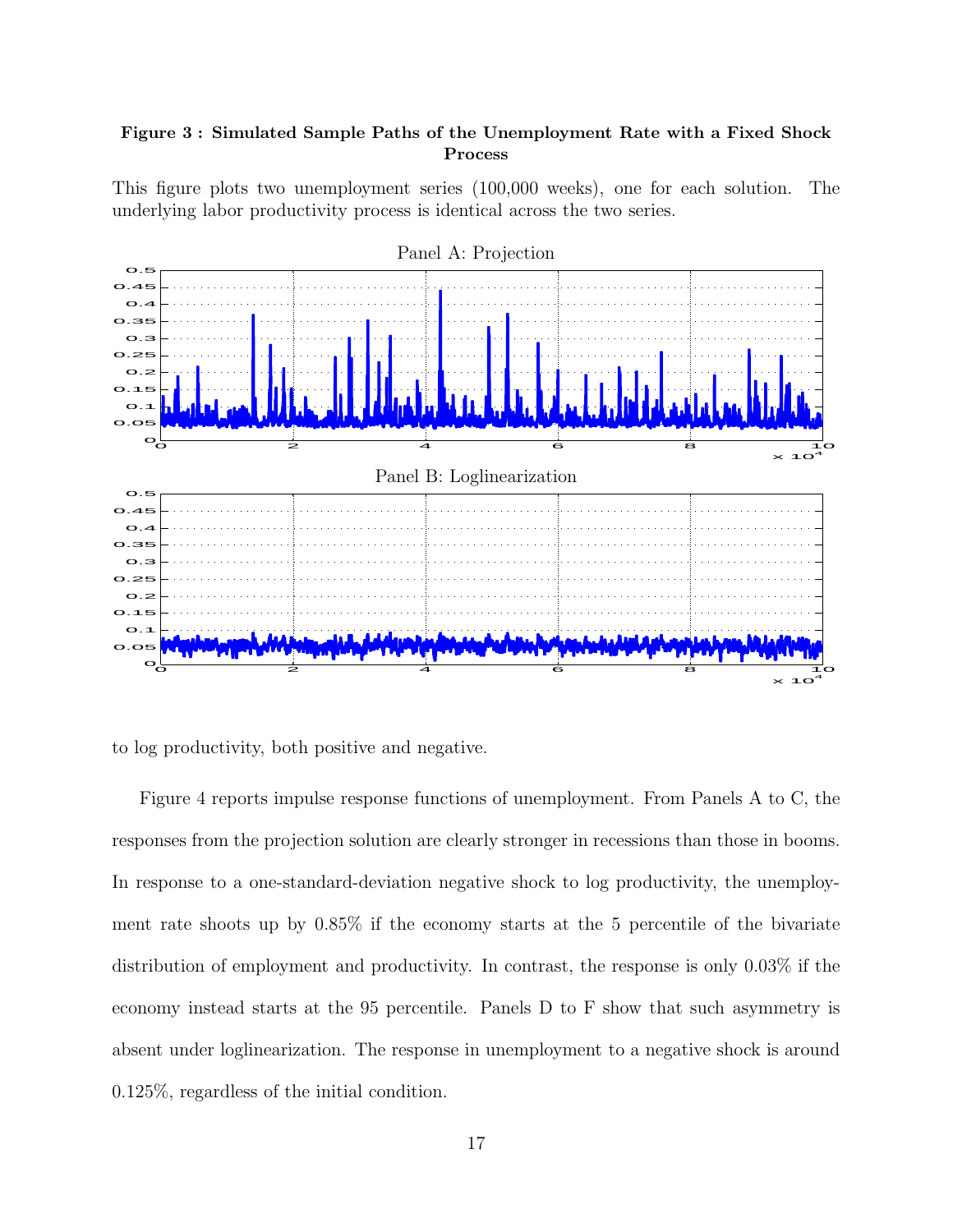#### **Figure 4 : Nonlinear Impulse Response Functions for The Unemployment Rate**

Impulse response functions are from three different initial points: the 5, 50, and 95 percentile of the model's bivariate distribution of employment and log productivity. The responses are averaged across 1,000 simulations, each with 480 weeks. The blue solid (red broken) lines are the responses to a positive (negative) one-standard-deviation shock to log productivity.



#### **Intuition**

The nonlinear dynamics are driven by a combination of matching frictions and small and volatile firm profits due to high and inelastic wages. (The high and inelastic wages are the key in the calibration proposed by Hagedorn and Manovskii (2008) to achieve large responses in the labor market tightness to small changes in labor productivity.) In particular, the matching frictions induce a congestion externality in the labor market. In booms, many vacancies compete for a small pool of unemployed workers. An extra vacancy can cause a large drop in the vacancy filling rate, raising the marginal costs of hiring. As such, hiring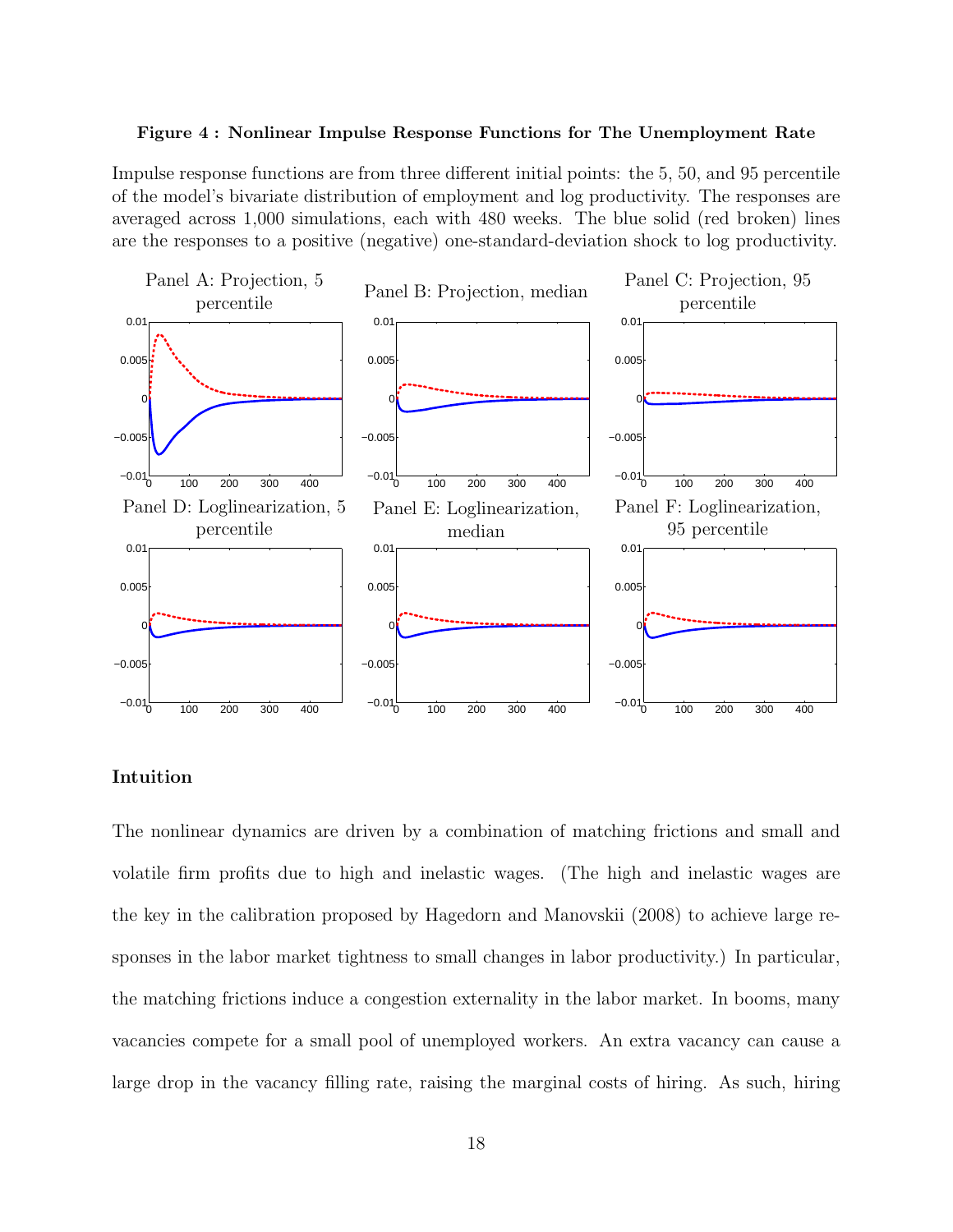#### **Figure 5 : The Labor Market Tightness-Productivity Relation and Empirical Cumulative Distribution Function of Labor Market Tightness**

From the model's stationary distributions under the projection solution, we simulate one million weekly periods, and plot labor market tightness,  $\theta_t$ , against labor productivity,  $X_t$ , as well as the empirical cumulative distribution function of  $\theta_t$ .



increases only gradually. In recessions, many unemployed workers compete for a small pool of vacancies. An extra vacancy is quickly filled, and hardly reduces the vacancy filling rate. As such, the marginal costs of hiring hardly decline in recessions (downward rigidity), and a given decline in vacancies leads to a disproportionately large drop in hiring.

In response to a negative productivity shock, profits drop disproportionately more. Also, the downward rigidity of the marginal costs of hiring exacerbates the impact of falling profits on the incentives of hiring, stifling job creation flows. Consequently, as job openings become scarce, unemployment spikes up, giving rise to large unemployment dynamics in recessions. In contrast, in response to a positive shock, the congestion externality causes the marginal costs of hiring to increase rapidly. The increasing marginal costs of hiring mitigate the impact of rising profits on the incentives of hiring, slowing down job creation flows. As such, unemployment declines only gradually in booms.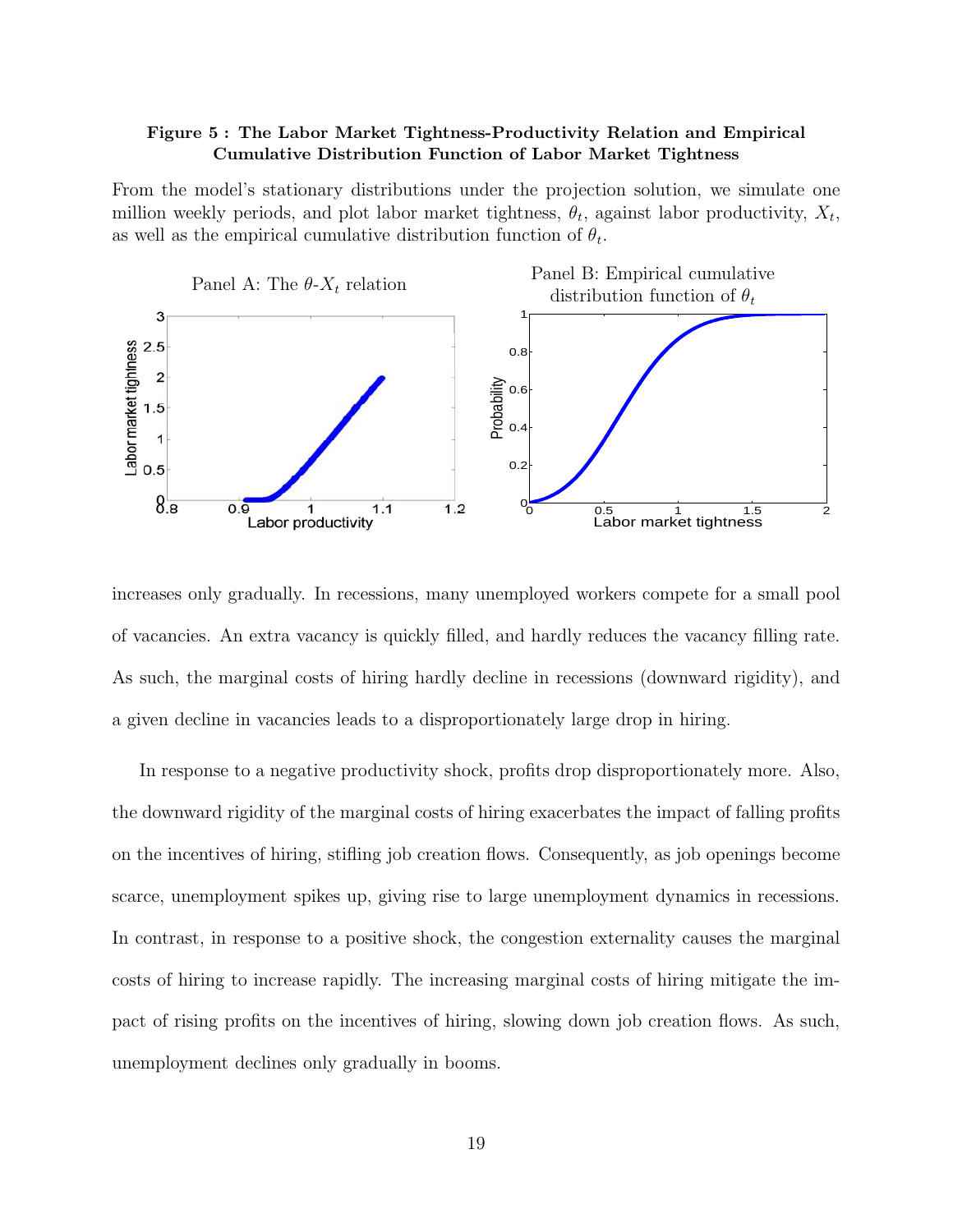In Table 3, the volatility of labor market tightness,  $\theta_t$ , from loglinearization is not far from that implied by the projection algorithm. The intuition is that  $\theta_t = V_t/U_t$  exhibits nonlinear dynamics that are not nearly as strong as those for unemployment. Panel A of Figure 5 plots  $\theta_t$  against productivity in simulations. The principal source of nonlinearity is the nonnegativity constraint on vacancies. When the constraint is binding when productivity is very low,  $\theta_t$  is bounded below from zero (because  $V_t$  is bounded below from zero). When the constraint is not binding,  $\theta_t$  is largely linear in productivity. Panel B shows further that the empirical distribution of  $\theta_t$  is mostly symmetric, in contrast to the long right tail in unemployment (see Panel A of Figure 2).

#### **4.3 The Impact of Persistence in Labor Productivity**

A higher persistence of the log productivity gives rise to even larger quantitative differences between loglinearization and projection. This result holds even when the unconditional standard deviation of productivity is lower. In particular, we recalibrate the model by setting the persistence of log productivity to 0.9957 and the conditional volatility to 0.0021. These weekly values correspond to the quarterly values of 0.95 and 0.007, respectively, which are typically used in business cycle studies (e.g., Cooley and Prescott (1995)). From Table 4, the unconditional volatility of labor productivity under the high persistence calibration, 0.0085, is lower than that under the Hagedorn-Manovskii calibration, 0.0131.

Despite the lower productivity volatility, the quantitative differences between loglinearization and projection are larger when labor productivity is more persistent. The standard deviation of unemployment from projection, 0.291, is almost three times as large as that from loglinearization, 0.108. The unemployment-vacancy correlation is −0.496 in the projection solution, in contrast to −0.861 in the loglinear solution. While the standard deviation of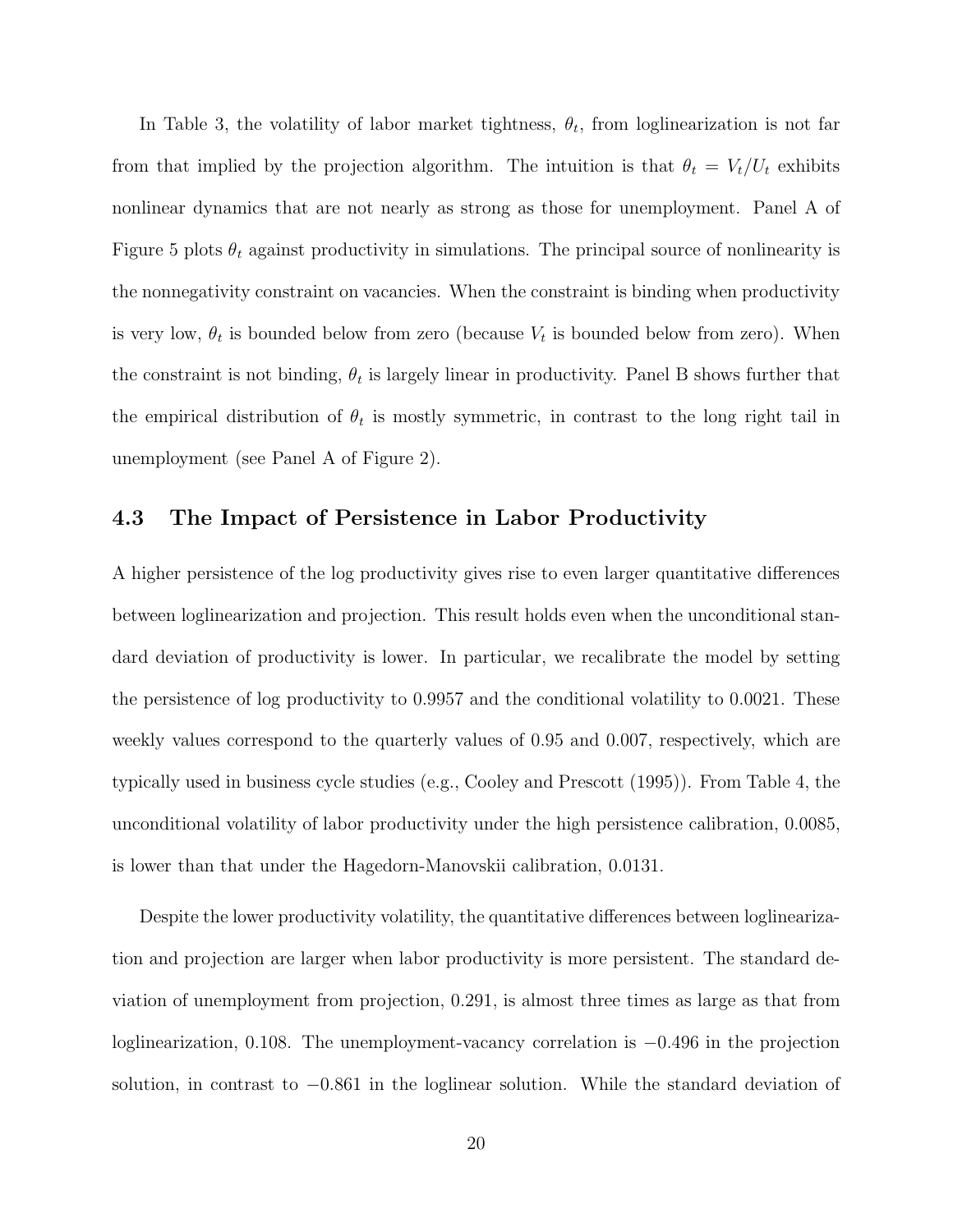#### **Table 4 : Labor Market Moments, High Persistence in Labor Productivity**

We simulate 1,000 samples from the stationary distribution of with the high persistence calibration, in which  $\rho = 0.9957$  and  $\sigma = 0.0021$ , with 666  $\times$  4 weekly observations in each sample. We take the quarterly averages of weekly unemployment,  $U$ , vacancy,  $V$ , and labor productivity,  $X$ , to convert to 222 quarterly observations. We implement the same procedures as in Table 1, and report the cross-simulation averages for all the moments. All the variables are in HP-filtered proportional deviations from the mean with a smoothing parameter of 1,600.

|                    |       |                           | $\theta$ | $\boldsymbol{X}$ |               | $\prime$ |                     | θ        |          |
|--------------------|-------|---------------------------|----------|------------------|---------------|----------|---------------------|----------|----------|
|                    |       | Panel A: Loglinearization |          |                  |               |          | Panel B: Projection |          |          |
| Standard deviation | 0.108 | 0.115                     | 0.291    | 0.009            |               | 0.291    | 0.158               | 0.216    | 0.009    |
| Autocorrelation    | 0.848 | 0.712                     | 0.807    | 0.785            |               | 0.857    | 0.613               | 0.783    | 0.784    |
| Correlation matrix |       | $-0.861$                  | $-0.818$ | $-0.934$         | $\frac{1}{2}$ |          | $-0.496$            | $-0.542$ | $-0.593$ |
|                    |       |                           | 0.817    | 0.986            | V             |          |                     | 0.841    | 0.873    |
|                    |       |                           |          | 0.842            | $\theta$      |          |                     |          | 0.992    |

labor market tightness from loglinearization is (relatively) close to that from projection with the Hagedorn-Manovskii calibration, 0.328 versus 0.268 (see Table 3), the gap widens with the high persistence, 0.291 versus 0.216.

Intuitively, job creation is a forward looking decision in which the persistence of labor productivity plays a determining role. A low realization reduces job creation more if it is expected to last a longer time. As a result, as illustrated in Figure 6, the nonlinear dynamics for the Hagedorn-Manovskii model are more severe under the high persistence calibration. In particular, the unemployment rate can reach above 90%, which is substantially higher than 60% under their original calibration. The unemployment-productivity correlation in the simulated data is  $-0.614$ , which is lower in magnitude than  $-0.699$  under the original calibration. Because higher persistence induces stronger nonlinear dynamics, loglinearization deviates further from the projection solution.

Figure 7 shows further why loglinearization should not be used to solve the search model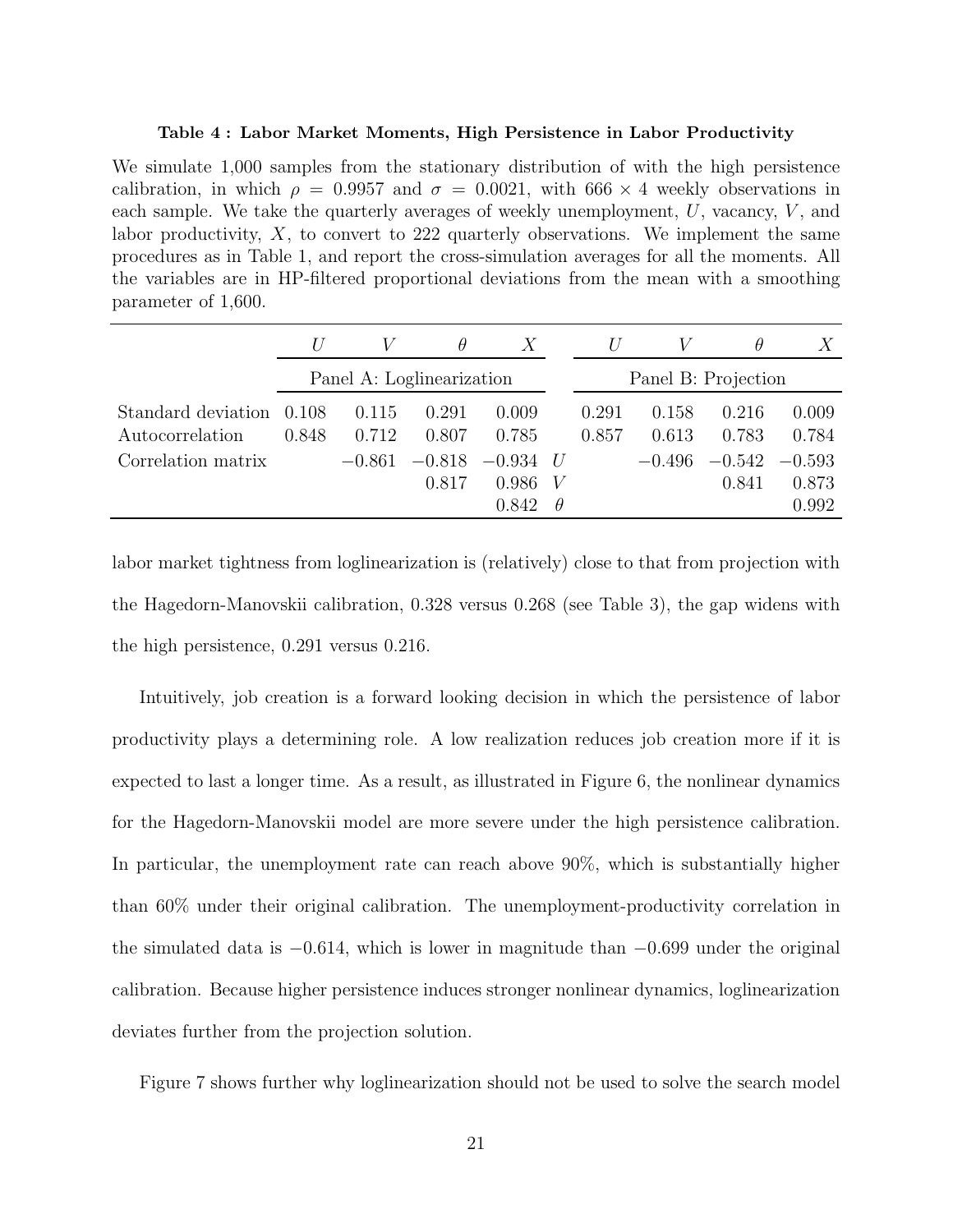#### **Figure 6 : The Unemployment-labor Productivity Relation and Empirical Cumulative Distribution Function of Unemployment, High Persistence in Labor Productivity**

Results are based on one million weeks simulated from the projection solution to the Hagedorn-Manovskii model with the high persistence calibration for labor productivity.



with small profits, especially when productivity is calibrated as in business cycle studies. In general, perturbation methods cannot handle the nonnegativity constraint of vacancies. However, the constraint is binding more frequently when the persistence of labor productivity increases. Figure 7 plots the Lagrangian multiplier for the constraint on the state space. From Panel A, with the original Hagedorn-Manovskii calibration, the multiplier is positive when productivity is low. In simulations, the frequency of the constraint binding is 0.176%. Panel B shows that the high persistence calibration increases the multiplier. In simulations, the frequency of the constraint binding is 1.024%.

#### **4.4 Second-order Perturbation in Logs**

Loglinearization is the first-order perturbation solution in logs. Can the second-order perturbation in logs eliminate the quantitative differences between projection and loglinearization? The answer is not affirmative. The second-order perturbation in logs continues to induce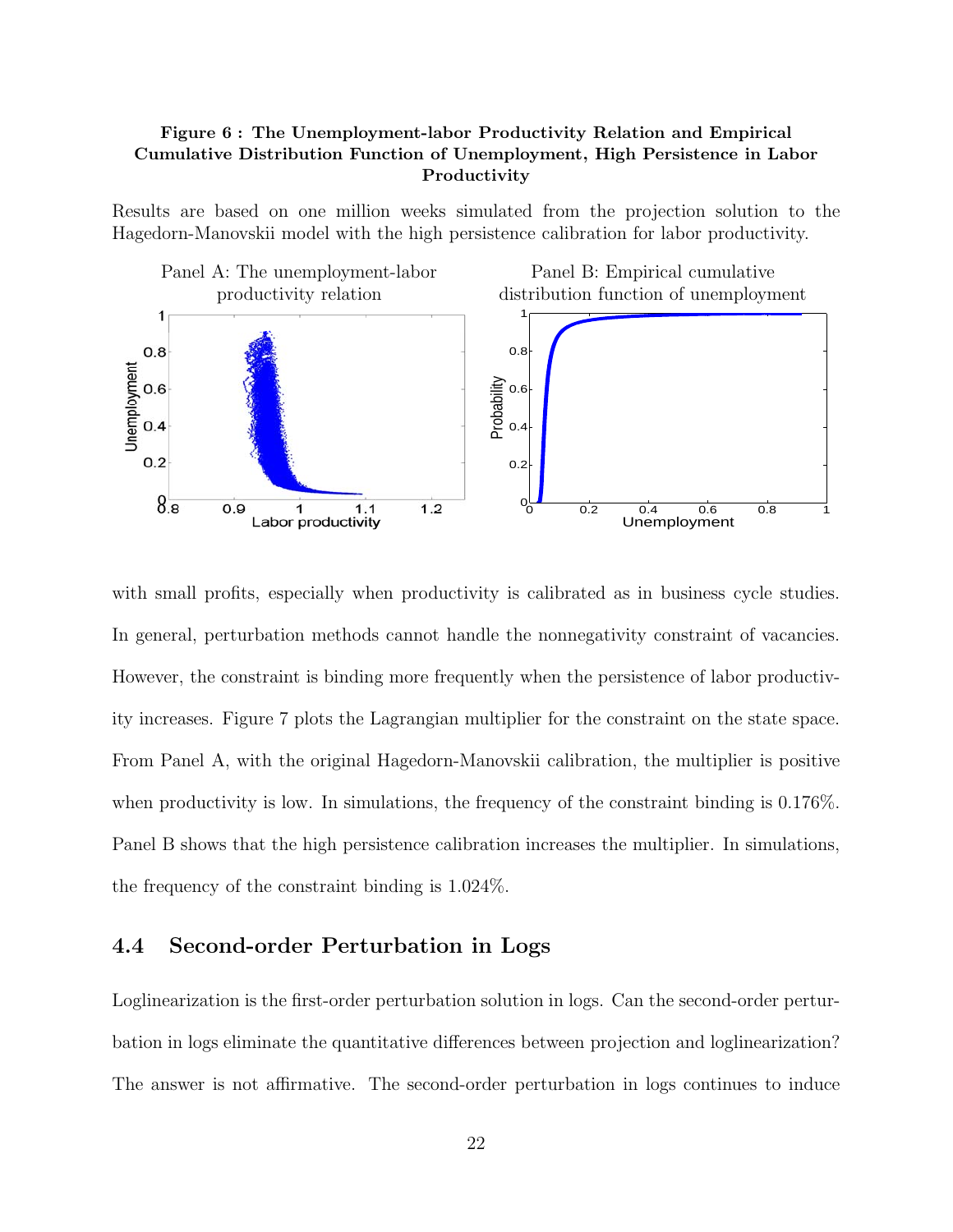#### **Figure 7 : The Lagrangian Multiplier for the Vacancy Nonnegativity Constraint, the Hagedorn-Manovskii Model**



large approximation errors. The second moments of the labor market continue to deviate significantly from those based on the projection solution.

Panel A of Table 5 shows that although improving on loglinearization, the labor market moments from the second-order perturbation still deviate significantly from those based on the projection solution. Relative to loglinearization, the unemployment volatility from the second-order perturbation increases slightly from 0.133 to 0.165. However, the 0.165 figure still deviates significantly from 0.258 from the projection solution. Similarly, the unemployment-vacancy correlation drops in magnitude from  $-0.848$  to  $-0.789$ , once we move from loglinearization to the second-order perturbation. However, the −0.789 figure still deviates significantly from −0.567 from the projection solution. Panel B shows that the deviation is further exacerbated with the high persistence calibration.

Figure 8 shows that unlike loglinearization, the second-order perturbation captures some nonlinear unemployment dynamics. However, the nonlinearity is not nearly as strong as that captured by the projection solution. These results explain why, although improving on log-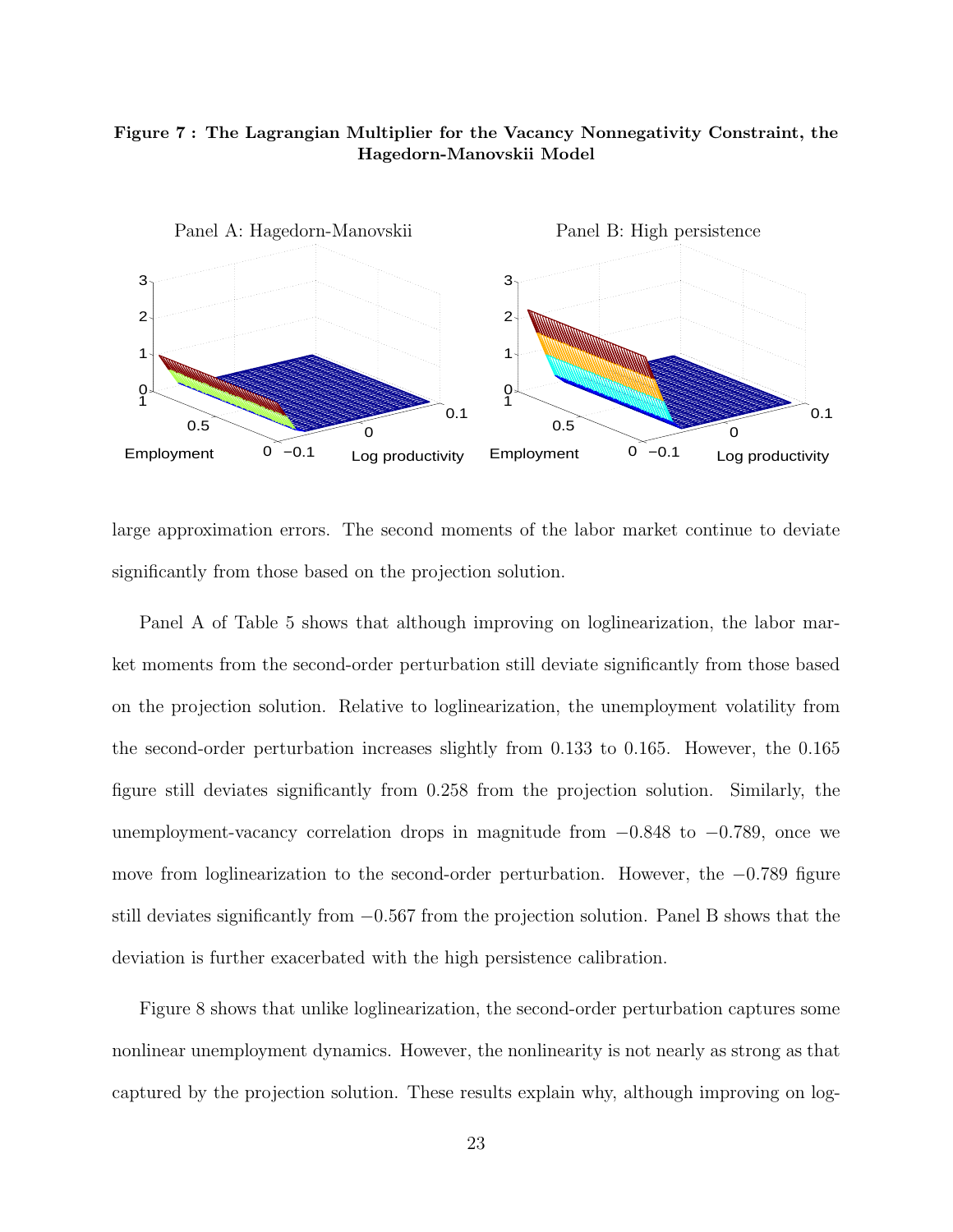#### **Table 5 : Second Moments of the Labor Market, Second-order Perturbation in Logs**

We simulate 1,000 samples from the second-order perturbation (in logs) solution to the Hagedorn-Manovskii model, with  $666 \times 4$  weekly observations in each sample. Panel A uses the original Hagedorn-Manovskii calibration, in which  $\rho = 0.9895$  and  $\sigma = 0.0034$ , and Panel B uses the high persistence calibration, in which  $\rho = 0.9957$  and  $\sigma = 0.0021$ . We take the quarterly averages of weekly unemployment,  $U$ , vacancy,  $V$ , and labor productivity,  $X$ , to convert to quarterly observations. We implement the same procedures as in Table 1, and report the cross-simulation averages for all the moments. All the variables are in HP-filtered proportional deviations from the mean with a smoothing parameter of 1,600.

|                                       |                |                | $\theta$                    | $\boldsymbol{X}$ |               |                |                           | $\theta$       |                |
|---------------------------------------|----------------|----------------|-----------------------------|------------------|---------------|----------------|---------------------------|----------------|----------------|
|                                       |                |                | Panel A: Hagedorn-Manovskii |                  |               |                | Panel B: High persistence |                |                |
| Standard deviation<br>Autocorrelation | 0.165<br>0.832 | 0.178<br>0.704 | 0.263<br>0.788              | 0.013<br>0.760   |               | 0.147<br>0.856 | 0.155<br>0.741            | 0.212<br>0.808 | 0.009<br>0.785 |
| Correlation matrix                    |                | $-0.789$       | $-0.790$                    | $-0.792$         | $\frac{1}{2}$ |                | $-0.755$                  | $-0.714$       | $-0.742$       |
|                                       |                |                | 0.945                       | 0.973            | V             |                |                           | 0.933          | 0.961          |
|                                       |                |                |                             | 0.993            | $\theta$      |                |                           |                | 0.989          |

linearization, the second-order perturbation produces second moments of the labor market that are closer to those from loglinearization than those from the projection solution.

# **5 Accuracy Tests**

Finally, we report a battery of accuracy tests to show that projection provides an extremely accurate approximation, whereas perturbations admit very large errors.

To evaluate the accuracy of a given algorithm, we follow Den Haan (2010) in calculating Euler equation errors, both static and dynamic.<sup>5</sup> The static Euler equation error is defined as:

$$
e_t^s \equiv E_t \left[ \beta \left[ X_{t+1} - W_{t+1} + (1-s) \left[ \frac{\kappa_{t+1}}{q(\theta_{t+1})} - \lambda_{t+1} \right] \right] \right] - \left( \frac{\kappa_t}{q(\theta_t)} - \lambda_t \right). \tag{16}
$$

If a solution method is accurate,  $e_t^s$  should be close to zero at all points in the state space. We calculate the static Euler equation error on the employment-log productivity grid. To

<sup>5</sup>We thank Wouter Den Haan for recommending these accuracy tests in a private conversation.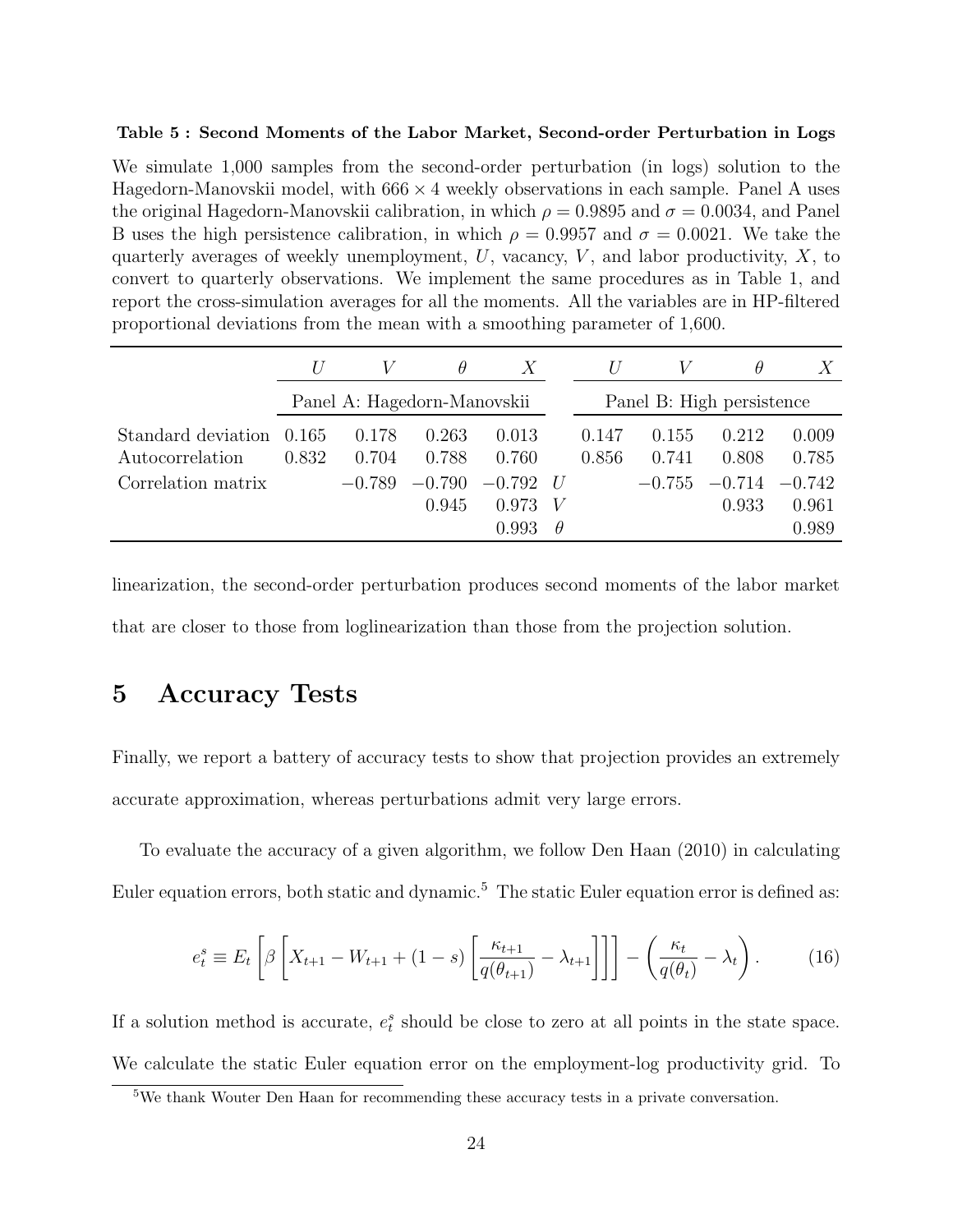#### **Figure 8 : The Unemployment-labor Productivity Relation and Empirical Cumulative Distribution Function of Unemployment, Second-order Perturbation in Logs**

Results are based on simulations of one million weekly periods from the Hagedorn-Manovskii model under the second-order perturbation solution in logs.



compute the conditional expectation in equation (16), we discretize  $x_t$  via the Rouwenhorst  $(1995)$  method, and calculate the conditional expectation via matrix multiplication.<sup>6</sup>

To calculate interpretable Euler equation errors per Den Haan (2010), we compute two consumption values on each grid point. The first consumption value,  $C_t$ , is computed using a given numerical solution method. The second consumption value,  $C_t^*$ , is the implied value from an accurately calculated conditional expectation, which is the right-hand side of the

<sup>&</sup>lt;sup>6</sup>We have experimented with Gauss-Hermite quadrature in the continuous state space of  $x_t$  when calculating the conditional expectation. However, when  $x_t$  is extreme, implementing this method involves large extrapolation errors in the policy functions. For example, suppose we want to calculate the expectation conditional on the minimum value of the x*<sup>t</sup>* grid, which is precisely four unconditional standard deviations below the mean of zero. Applying the Gauss-Hermite quadrature requires us to put another grid of  $x_t$ around this extreme  $x_t$  value, which serves as the mean of the second grid. As such, the lower half of the second grid lies outside the original  $x_t$  grid, on which we solve the policy functions. Extrapolating the policy functions outside the original x*<sup>t</sup>* grid induces errors that can be large. However, these errors are (virtually) irrelevant for the quantitative results in simulations because the original grid is large enough to cover  $x_t$ values within four unconditional standard deviations from the unconditional mean.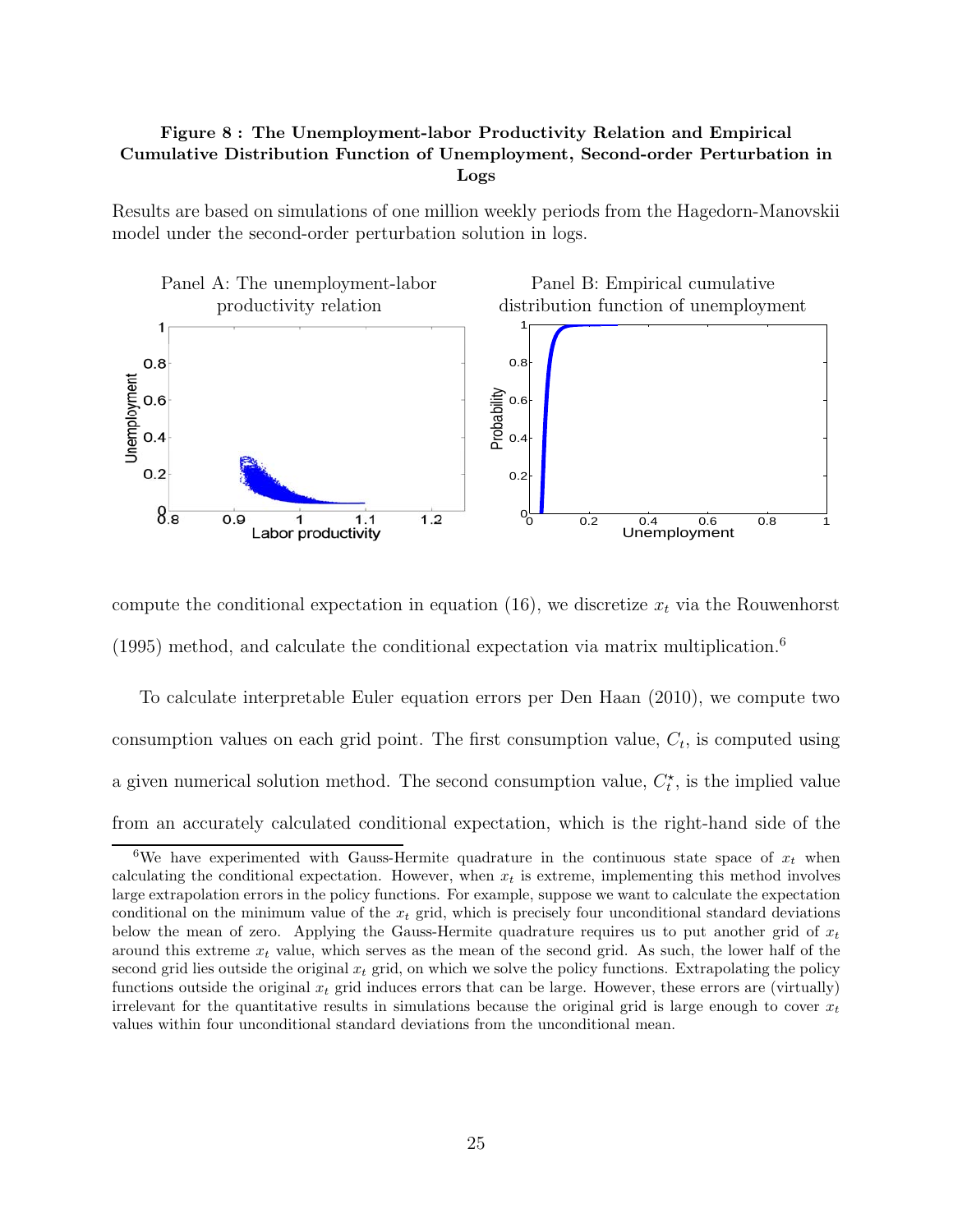Euler equation. We then calculate the interpretable Euler equation error as:

$$
e_{Ct}^s \equiv \left| \frac{C_t - C_t^{\star}}{(C_t + C_t^{\star})/2} \right|.
$$
\n(17)

We scale  $e_{Ct}^s$  with  $(C_t + C_t^{\star})/2$ , instead of  $C_t^{\star}$ , because  $C_t^{\star}$  can be small, leading  $e_{Ct}^s$  to explode.

Figure 9 reports Euler equation errors. From Panels A and B, the projection algorithm offers an extremely accurate solution to the model. In particular,  $e_t^s$  is in the magnitude of  $10^{-13}$ , and  $e_{Ct}^s$  is in the magnitude of  $10^{-11}$ . In contrast, Panels C and D show that the loglinear solution admits very large approximation errors. From Panel C,  $e_t^s$  is in the magnitude of 10%. From Panel D, even when employment is around the deterministic steady state,  $e_{Ct}^{s}$  is in the magnitude of 10%. When the economy moves away from the steady state,  $e_{Ct}^{s}$  increases further. When employment is very low, the errors can be more than 100%.

The static and the interpretable Euler equation errors are only one-period ahead forecast errors, which ignore the accumulation of small errors. To allow for this possibility, we follow Den Haan (2010) to calculate dynamic Euler equation errors. We simulate two series for endogenous variables  $C_t$  and  $N_t$ . First, we use a given numerical solution in simulations. Second, we simulate alternative series using the following steps in each period: (i) Use a given numerical solution to calculate the conditional expectation accurately; (ii) use this conditional expectation to calculate implied consumption value,  $C_t^*$ ; and (iii) compute employment,  $N_t^*$ , from this implied consumption value and the aggregate resource constraint. The dynamic Euler equation errors are defined as:

$$
e_{Ct}^d \equiv \frac{C_t - C_t^*}{(C_t + C_t^*)/2} \quad \text{and} \quad e_{Nt}^d \equiv \frac{N_t - N_t^*}{(N_t + N_t^*)/2}.
$$
 (18)

Figure 10 shows that the difference in accuracy between projection and loglinearization is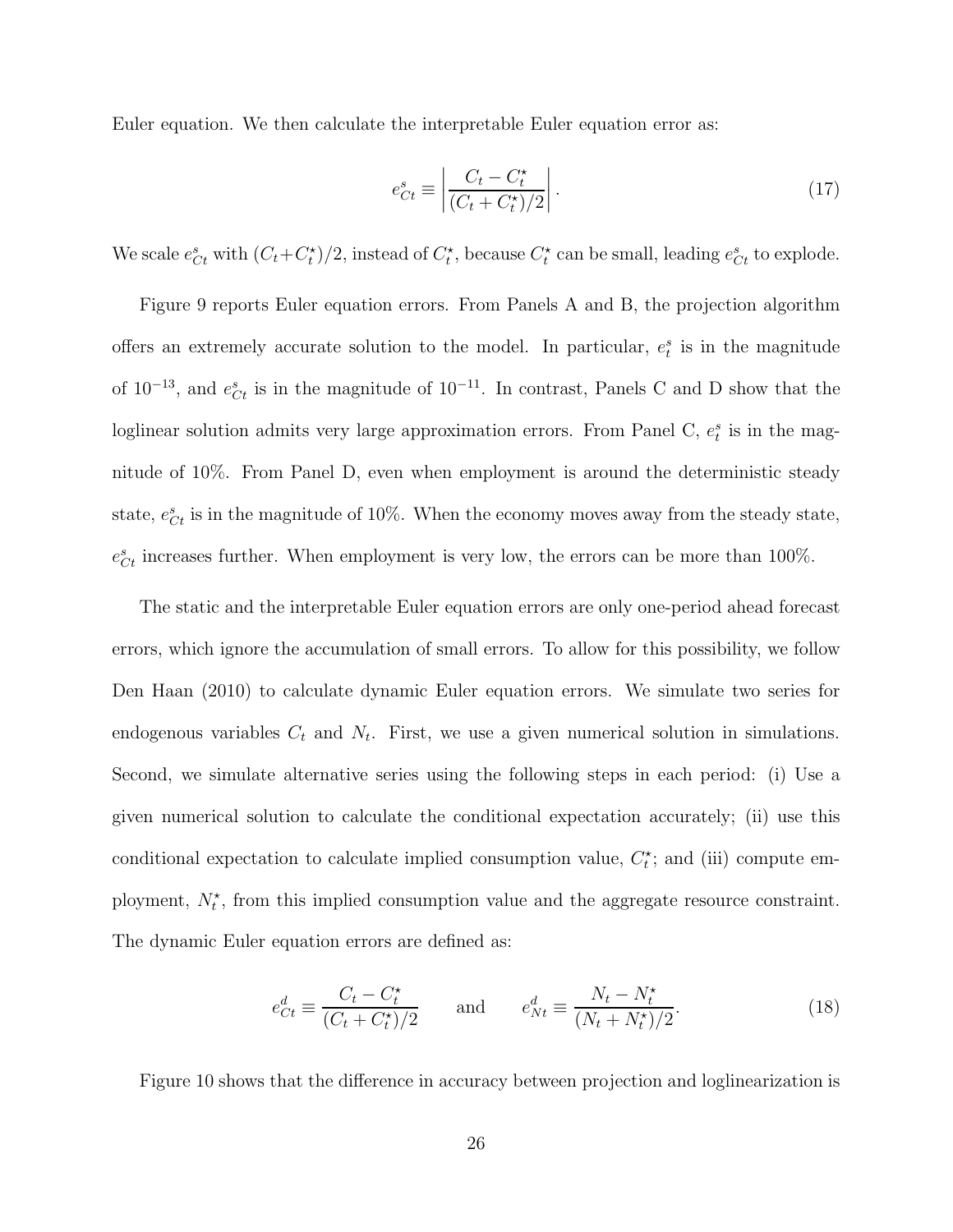

Euler equation errors are defined in equation (16) and interpretable errors in equation (17). Each line in a panel corresponds to one out of 17 values of log productivity on the grid.



even starker in dynamic Euler equation errors. We simulate one million weekly periods from the model's stationary distribution under a given solution, and report the empirical cumulative distribution functions of  $e_{C_t}^d$  and  $e_{N_t}^d$ . From Panels A and B, the dynamic errors from the projection solution are extremely small (in the magnitude of 10<sup>−</sup><sup>14</sup>). In contrast, Panels C and D report very large dynamic errors for the loglinear solution. For the consumption errors, the mean is 116.83%, and the median is 116.41%. For the employment errors, the mean is 117.98%, and the median is 117.34%.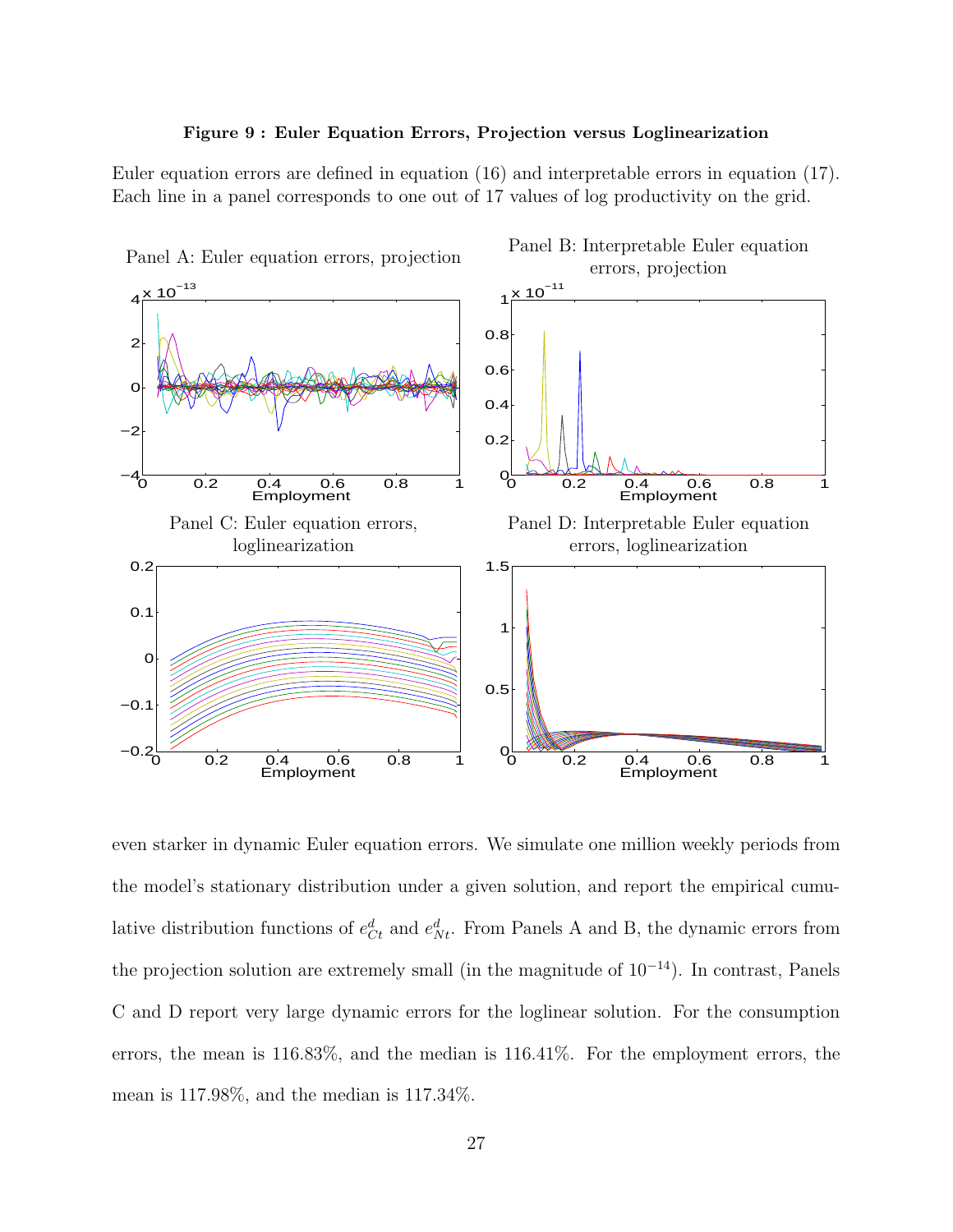#### **Figure 10 : Dynamic Euler Equation Errors, Projection versus Loglinearization**

Dynamic Euler equation errors,  $e_{C_t}^d$  and  $e_{N_t}^d$ , are defined in equation (18). We simulate one million weeks from the model's stationary distribution, and then plot the empirical cumulative distribution functions for  $e_{C_t}^d$  and  $e_{N_t}^d$ .



Finally, Figure 11 shows that the second-order perturbation in logs continues to be inaccurate. The accuracy seems to even deteriorate relative to loglinearization in some cases. From Panels A and B, when employment drops below 0.20, the second-order perturbation is very inaccurate, with Euler equation errors above 20%. From Panels C and D, the dynamic Euler equation errors are large. For the consumption errors, the mean is 114.54%, and the median is 114.64%. For the employment errors, the mean is 115.72%, and the median is 115.92%.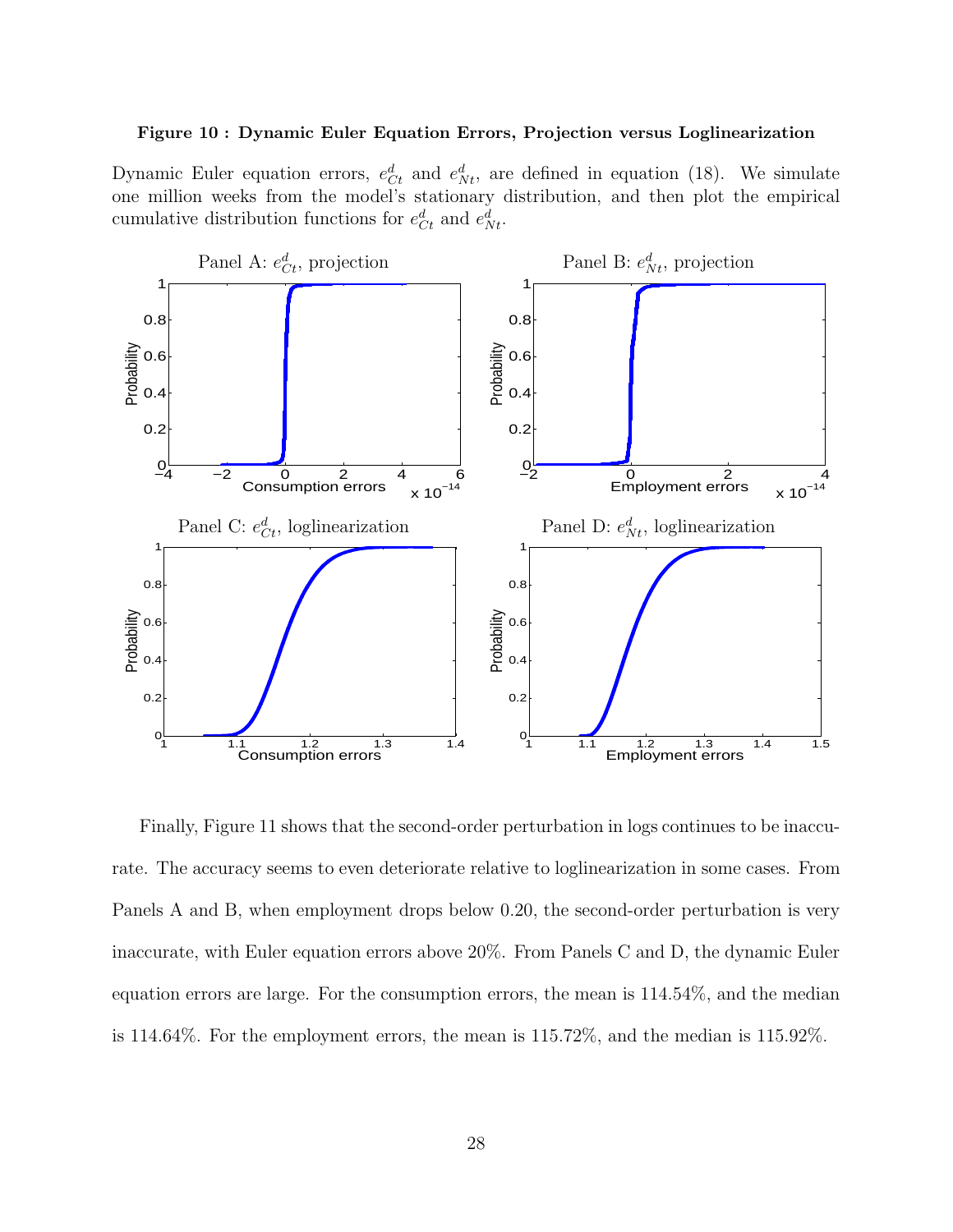# **6 Conclusion**

An accurate global approximation algorithm is critical for quantifying the dynamics of the Diamond-Mortensen-Pissarides search model of unemployment. In the context of the Hagedorn-Manovskii (2008) calibration, we show that the standard loglinear solution understates the volatility of unemployment (by about  $50\%$ ), overstates the unemploymentvacancy correlation, and ignores impulse responses that are an order of magnitude larger in recessions than in booms. Although improving on loglinearization, the second-order perturbation in logs continues to induce large errors. Our results have broad implications for the macro labor literature as well as macroeconomic studies that are built on the DMP model.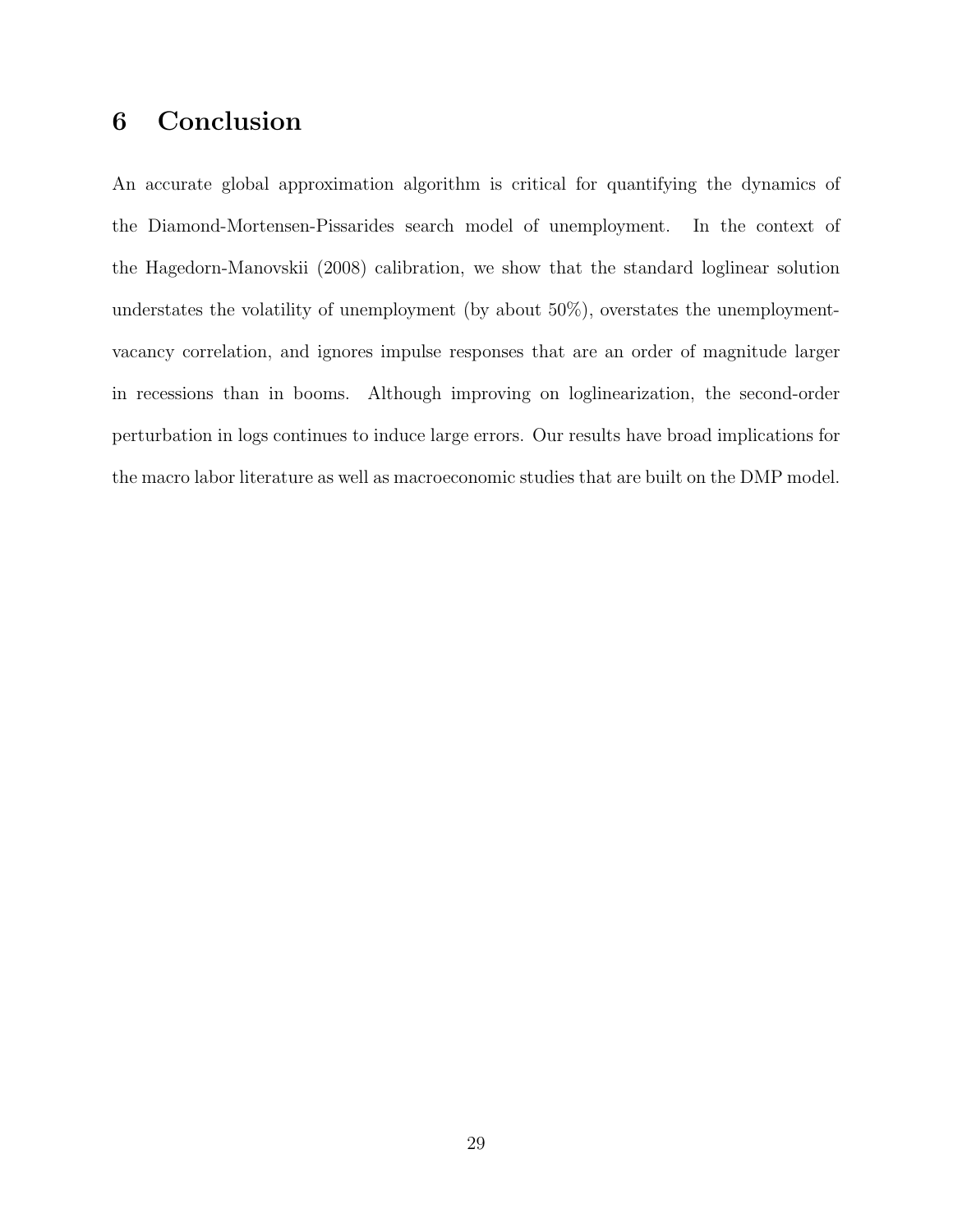#### **Figure 11 : Approximation Errors, Second-order Perturbation in Logs**

Euler equation errors are defined in equation (16) and interpretable errors are in equation (17). Each line in Panels A and B corresponds to one out of 17 values of log productivity on the grid. Dynamic Euler equation errors,  $e_{C_t}^d$  and  $e_{N_t}^d$ , are defined in equation (18). For a given solution algorithm, we simulate one million weeks from the model's stationary distribution, and then plot the empirical cumulative distribution functions for  $e_{C_t}^d$  and  $e_{N_t}^d$ .

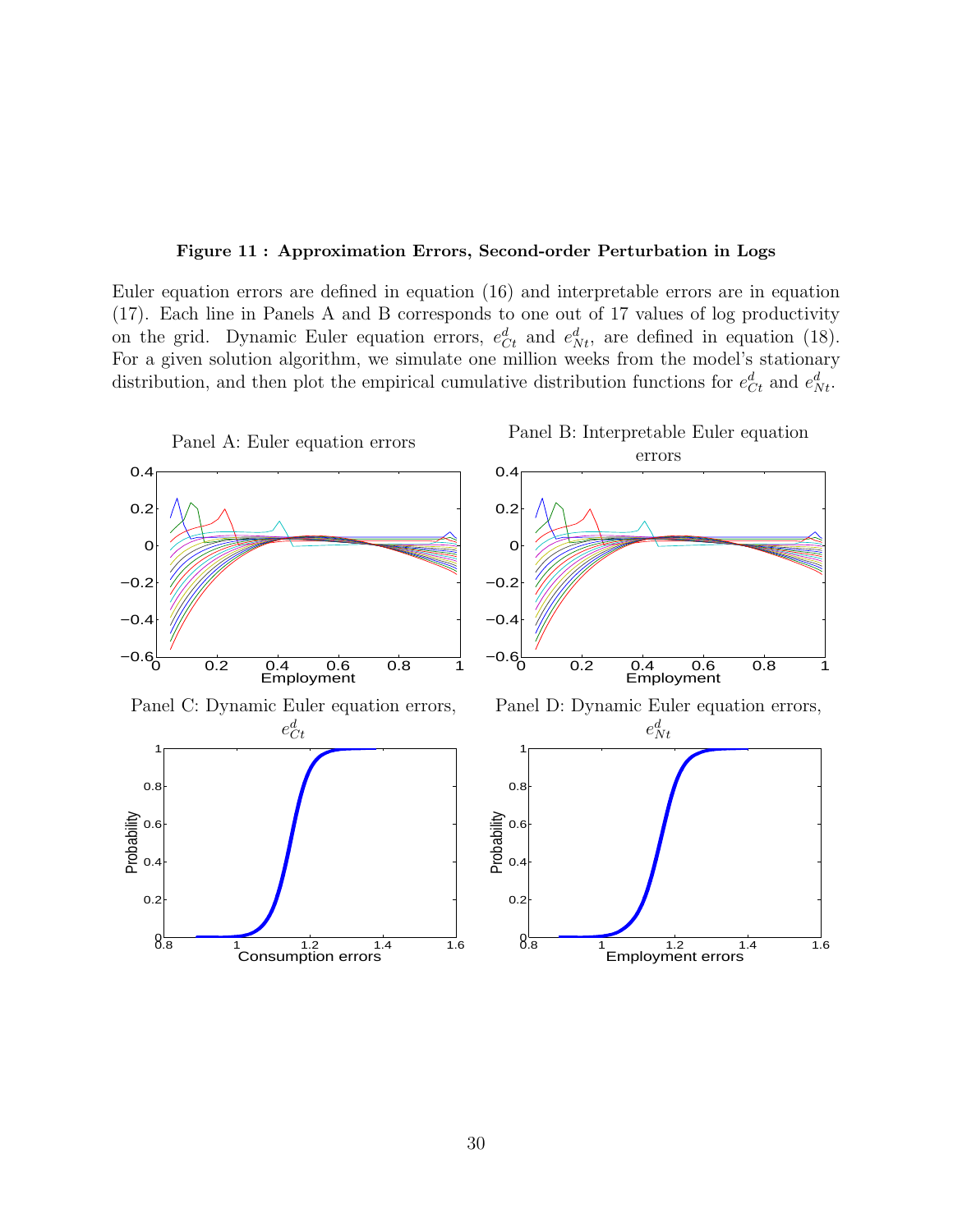#### **References**

- Adjemian, Stéphane, Houtan Bastani, Michel Juillard, Ferhat Mihoubi, George Perendia, Marco Ratto, and Sébastien Villemot, 2011, Dynare: Reference manual, version 4, Dynare working paper 1, CEPREMAP.
- Andolfatto, David, 1996. Business cycles and labor-market search, *American Economic Review* 86, 112–132.
- Blanchard, Olivier, and Jordi Gali, 2010, Labor markets and monetary policy: A New Keynesian model with unemployment, *American Economic Journal: Macroeconomics* 2, 1–30.
- Christiano, Lawrence J., and Jonas D. M. Fisher, 2000, Algorithms for solving dynamic models with occasionally binding constraints, *Journal of Economic Dynamics and Control* 24, 1179–1232.
- Cooley, Thomas F., and Edward C. Prescott, 1995, Economic growth and business cycles, in Thomas F. Cooley, ed. *Frontiers of Business Cycle Research*, Princeton University Press, Princeton, New Jersey.
- Den Haan, Wouter J., 2010, Accuracy tests, lecture notes, London School of Economics.
- Den Haan, Wouter J., 2011, Dynare, lecture notes, London School of Economics.
- Den Haan, Wouter J., and Joris De Wind, 2012, Nonlinear and stable perturbation-based approximations, *Journal of Economic Dynamics and Control* 36, 1477–1497.
- Den Haan, Wouter J., Garey Ramey, and Joel Watson, 2000, Job destruction and propagation of shocks, *American Economic Review* 90, 482–498.
- Diamond, Peter A., 1982, Wage determination and efficiency in search equilibrium, *Review of Economic Studies* 49, 217–227.
- Fernandez-Villaverde, Jesus, and Juan F. Rubio-Ramirez, 2007, Estimating macroeconomic models: A likelihood approach. *Review of Economics Studies* 74, 1059–1087.
- Gertler, Mark, and Antonella Trigari, 2009, Unemployment fluctuations with staggered Nash wage bargaining, *Journal of Political Economy* 117, 38–86.
- Hagedorn, Marcus, and Iourii Manovskii, 2008, The cyclical behavior of equilibrium unemployment and vacancies revisited, *American Economic Review* 98, 1692–1706.
- Hall, Robert E., 2005, Employment fluctuations with equilibrium wage stickiness, 2005, *American Economic Review* 95, 50–65.
- Hall, Robert E., and Paul R. Milgrom, 2008, The limited influence of unemployment on the wage bargain, *American Economic Review* 98, 1653–1674.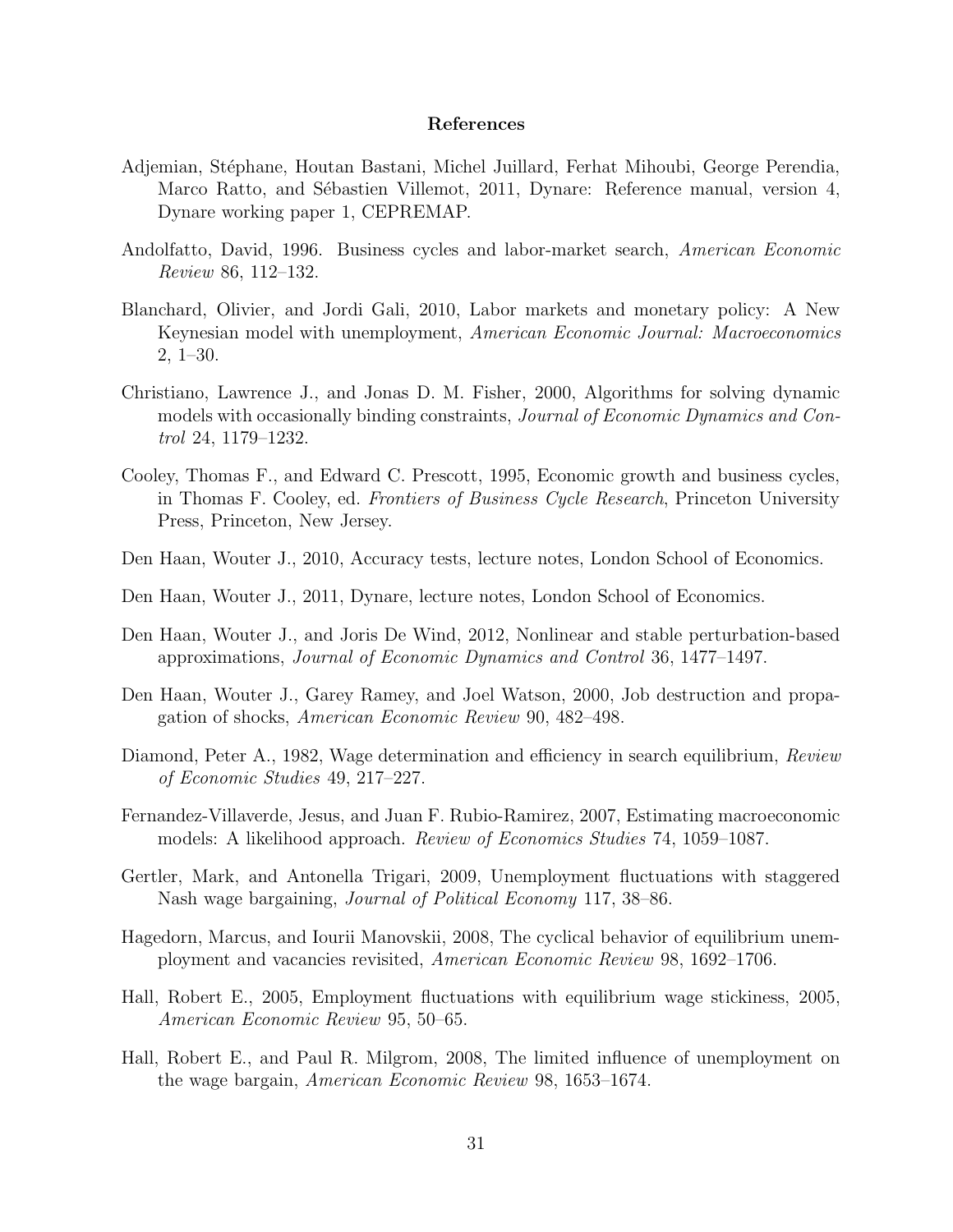- Hodrick, Robert J., and Edward C. Prescott, 1997, Postwar U.S. business cycles: An empirical investigation, *Journal of Money, Credit, and Banking* 29, 1–16.
- Kopecky, Karen A., and Richard M. H. Suen, 2010, Finite state Markov-chain approximations to highly persistent processes, *Review of Economic Dynamics* 13, 701–714.
- Kuehn, Lars-Alexander, Nicolas Petrosky-Nadeau, and Lu Zhang, 2012, An equilibrium asset pricing model with labor market search, working paper, National Bureau of Economic Research.
- Merz, Monika, 1995, Search in labor market and the real business cycle, *Journal of Monetary Economics* 95, 269–300.
- Miranda, Mario J., and Paul L. Fackler, 2002, *Applied Computational Economics and Finance*, The MIT Press, Cambridge, Massachusetts.
- Monacelli, Tommaso, Roberto Perotti, and Antonella Trigari, 2010, Unemployment fiscal multipliers, *Journal of Monetary Economics* 57, 531–553.
- Mortensen, Dale T., 1982, The matching process as a noncooperative bargaining game, in J. J. McCall, ed., *The Economics of Information and Uncertainty*, Chicago: University of Chicago Press, 233–254.
- Mortensen, Dale T., and Eva Nagypál, 2007, More on unemployment and vacancy fluctuations, *Review of Economic Dynamics* 10, 327–347.
- Petrosky-Nadeau, Nicolas, and Lu Zhang, 2013, Unemployment crises, working paper, Carnegie Mellon University and The Ohio State University.
- Pissarides, Christopher A., 1985, Short-run dynamics of unemployment, vacancies, and real wages, *American Economic Review* 75, 676–690.
- Pissarides, Christopher A., 2009, The unemployment volatility puzzle: Is wage stickiness the answer? *Econometrica* 77, 1339–1369.
- Rouwenhorst, K. Geert, 1995, Asset pricing implications of equilibrium business cycle models, in T. Cooley ed., *Frontiers of Business Cycle Research*, Princeton: Princeton University Press, 294–330.
- Shimer, Robert, 2005, The cyclical behavior of equilibrium unemployment and vacancies, *American Economic Review* 95, 25–49.
- Smets, Frank, and Rafael Wouters, 2003, An estimated dynamic stochastic general equilibrium model of the Euro area, *Journal of the European Economic Association* 1, 1123–1175.
- Smets, Frank, and Rafael Wouters, 2007, Shocks and frictions in US business cycles: A Bayesian DSGE approach, *American Economic Review* 97, 586–606.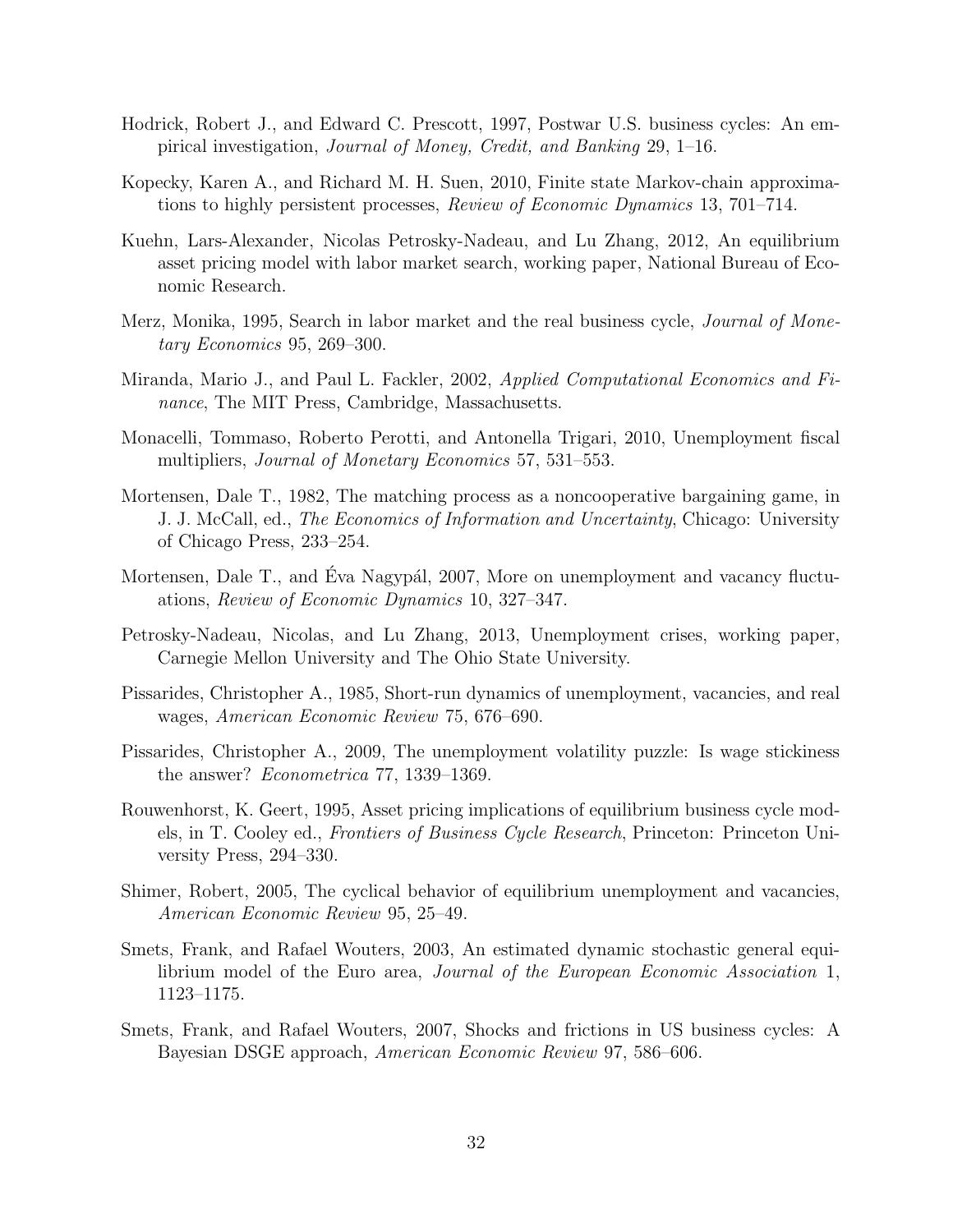# **A The Dynare Code for Solving the DMP Model with Lower-order Perturbations**

// HM\_loglinear.mod: the log-linear solution to the Hagedorn-Manovskii model

```
var N, x, C;
predetermined_variables N;
varexo e;
parameters bet, rhox, stdx, eta, b, s, iota, kappa_K, kappa_W, xi;
bet = 0.99^{\circ}(1/12);
rhox = 0.9895;
stdx = 0.0034;eta = 0.052;b = 0.955;s = 0.0081;iota = 0.407;kappa_K = 0.474;kappa_W = 0.11;
xi = 0.449;model;
# kappa_t = kappa_K*exp(x) + kappa_W*(exp(x)^xi);
# V = (exp(x)*exp(N) - exp(C))/kappa_t;# theta = V/(1 - \exp(N));
# q = (1 + \text{theta}^i\text{iota})^(-1/\text{iota});# kappa_p = kappa_K*exp(x(+1)) + kappa_W*(exp(x(+1))^xi);
\# V_p = (\exp(x(+1)) * exp(N(+1)) - exp(C(+1)) )/kappa_p;# theta_p = V_p/(1 - exp(N(+1)));
# q_p = (1 + \theta_p^i)^(-1/\theta);
```